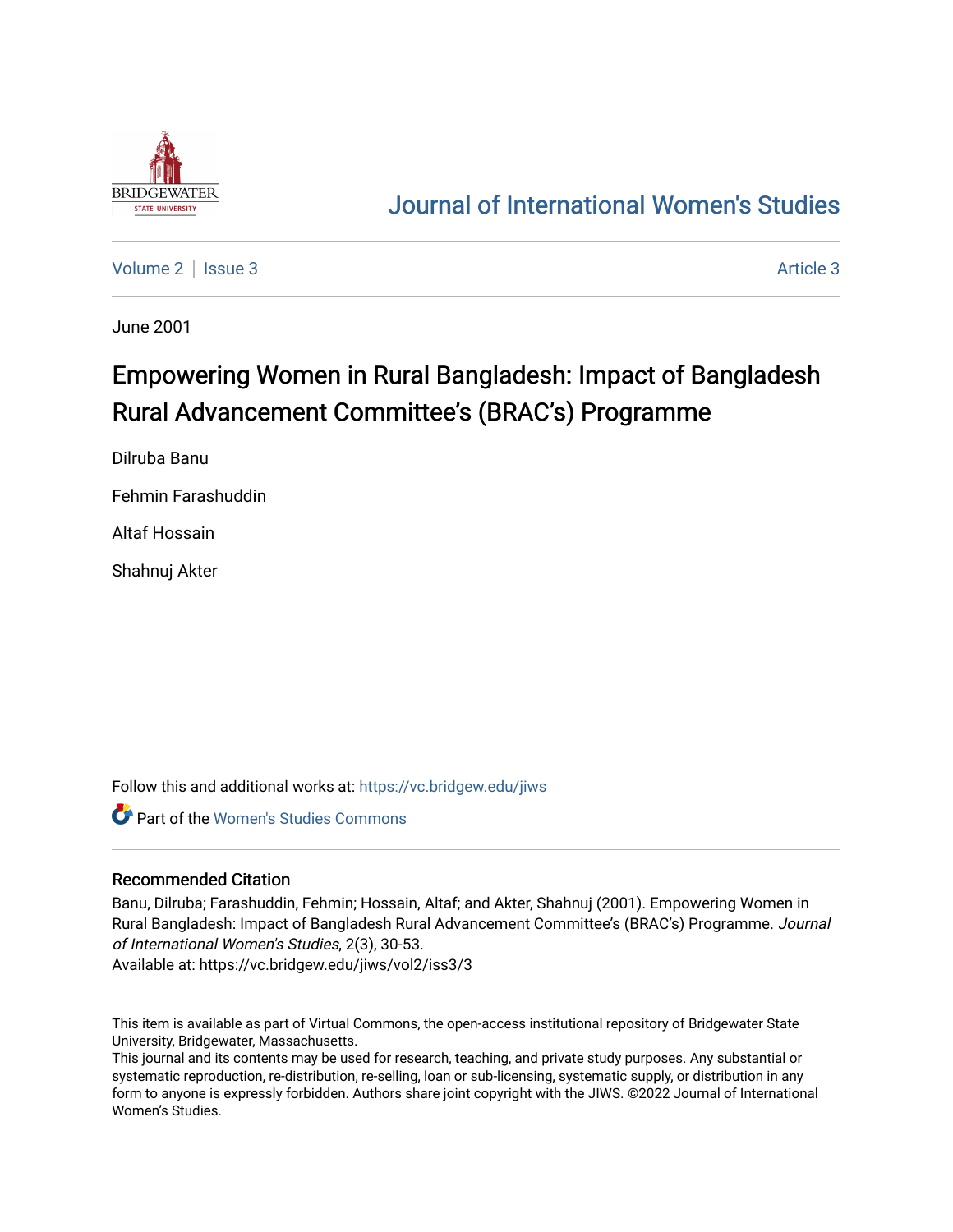This journal and its contents may be used for research, teaching and private study purposes. Any substantial or This journal and its contents may be able for research, againing and private study burboses. Any substantial or<br>systematic reproduction, re-distribution, re-Belling Handol Sup-licensing, research supply or distribution in to anyone is expressly forbidden. ©2001 Journal of International Women's Studies.

#### **Empowering Women in Rural Bangladesh: Impact of Bangladesh Rural Advancement Committee's (BRAC's) Programme**

**Dilruba Banu<sup>i</sup> Fehmin Farashuddin Altaf Hossain Shahnuj Akter**

#### Introduction

Literally, 'empowerment' is seen to relate to the user's power. It involves undoing negative social constructions, so that the people affected can perceive themselves as having the capacity and the right to act and have influence (Rowlands, 1995:102). Rao and Kelleher (1995:70) define women's empowerment as "the capacity of women to be economically self-sufficient and selfreliant with control over decisions affecting their life options and freedom from violence". In the existing socio-cultural milieu of Bangladesh, embodied within the phrase of 'empowerment' is the concept of change. The development activities of Non-Government Organisations (NGOs) in Bangladesh lead empowerment in its social as well as economic dimensions. NGOs have made their micro-credit programme accessible to women because they are more poor and vulnerable than men are. It is now evident that the benefits gained from micro-credit are not only for women but are passed through children and men as well. Hashemi, *et al.* (1996) shows that participation in credit programmes is positively associated with a woman's level of empowerment defined as a function of her relative physical mobility, economic security, ability to make various purchases on her own, freedom from domination and violence within the family, political and legal awareness, and participation in public protests and political campaigning (ADB, 1997:15).

The critics of NGO activities argue that because of the patriarchal social structure of rural Bangladesh micro-credit does not necessarily lead to women's empowerment, it might even worsen their situation (Goetz and Sen Gupta, 1996:61, Greenhalgh, 1991:31). Women's lack of education, their triple role<sup>1</sup>, institutional and culturally constructed discrimination along with structural economic constraints add up to women's vulnerability which makes it difficult for micro-credit to be effective in addressing women's empowerment. There are some other issues which need to take into account that deal with women's position as well as their condition, that micro-credit cannot singly handle. On the other hand, it is questioned now that given the coverage all over Bangladesh, NGOs are not reaching the poorest of the poor and those women who are not entrepreneurial at all. It can be explained in this way that poor women require small amount of loans which generates insignificant interest for NGOs and makes it expensive for the services to be delivered. However, with such limitations, micro-credit still has the potential to reinforce women's reliance as a cash contributor to the household. Likewise, Goetz and Sen Gupta debate, "Credit represents a form of economic empowerment which can enhance women's self-confidence and status within the family, as independent producers and providers of a valuable cash resource to the household economy" (1996:46).

Bangladesh Rural Advancement Committee (BRAC), one of the world's largest NGOs operating nationally since 1972, gears its activities towards alleviating poverty and empowering rural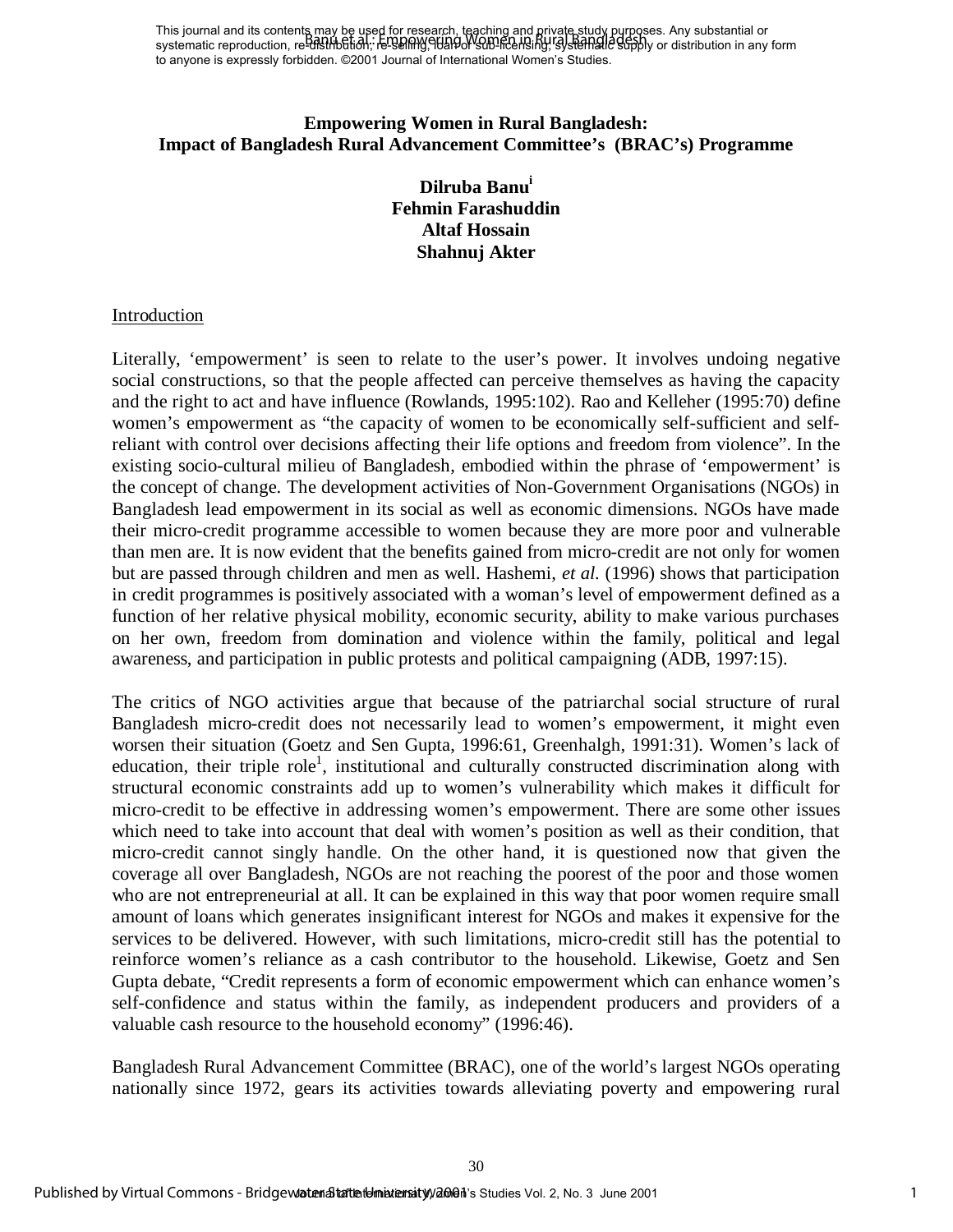women. It has three main integrated but distinct programme areas: Rural Development Programme (RDP), Non-Formal Primary Education (NFPE), and Health and Population Programme (HPP). This paper aims to investigate the changes that have taken place in the lives of women who participate in BRAC's RDP. Under the RDP the rural poor women are organised into Village Organisations (VOs) and are provided with a comprehensive service of micro-credit, savings generation, skill development and awareness education, and other necessary support for raising their income and employment opportunities and their level of empowerment.

This paper conceptualizes 'empowerment' as "the capacity of women to reduce their socioeconomic vulnerability and their dependency on their husbands or other male counterparts, in terms of their ability to become involved in income generating activities and freely spend the income thus generated; to accumulate assets over which they can have right of sale and profit; increase their contribution to household expenditure and thereby acquire a greater role in household decision-making and finally, increase their self confidence and awareness of social issues".

Within this working definition, two instruments have been used here to investigate and measure women's empowerment. The first one is the Chen and Mahmud's conceptual framework for assessing changes in women's lives consists of five matrices and is specially designed to investigate the impact of development interventions on women's lives (Chen and Mahmud, 1995). The pathways matrix has been selected which tries to track the actual processes through which BRAC inputs affect changes in women's lives. There are four pathways of change in this matrix: material, cognitive, perceptual, and relational. Attempt has been taken to focus on the material, perceptual and relational pathways of change. Not only the women themselves can experience these pathways, but also by many other agents in their lives: family, community, elite, and officials. Changes that occurred under these pathways will be considered at the level of 'self', i.e., woman in her individual capacity or as member of BRAC-organised group, and at the level of 'family', i.e., woman's natal and marital families: both nuclear and extended*.*

The second instrument is a scoring method namely a continuum that was developed based on study findings. Both qualitative and quantitative data have been used unlikely the Hashemi, Schuler and Riley model, and the respondents were not considered 'empowered' if they scored the maximum on any one indicator (Hashemi, *et al.*, 1994:638). Rather, the scores for all the indicators were compiled in order to determine whether these women could be considered as empowered or not (Appendix Chart 1).

The data used in this paper were collected through case studies and household survey<sup>2</sup>. Case studies were done on the members of 25 VOs and household survey was done on 1,072 households from 125 VOs including the 25 case study VOs. It was assumed that there was no selection bias, as the sample VOs and the member households were selected randomly. To assess the impact over time, the VO members were categorised into three groups according to their length of membership in BRAC, such as 1-11 month (eight VOs), 12-47 month (six VOs), and 48 month or more (11 VOs). The statements used in this paper reflect the sentiments of the majority of the participants in the group discussions held in each VO. However, on the analysis of various aspects of empowerment that study considered only the RDP affected changes that could be experienced by the women themselves and by their families. This paper, therefore,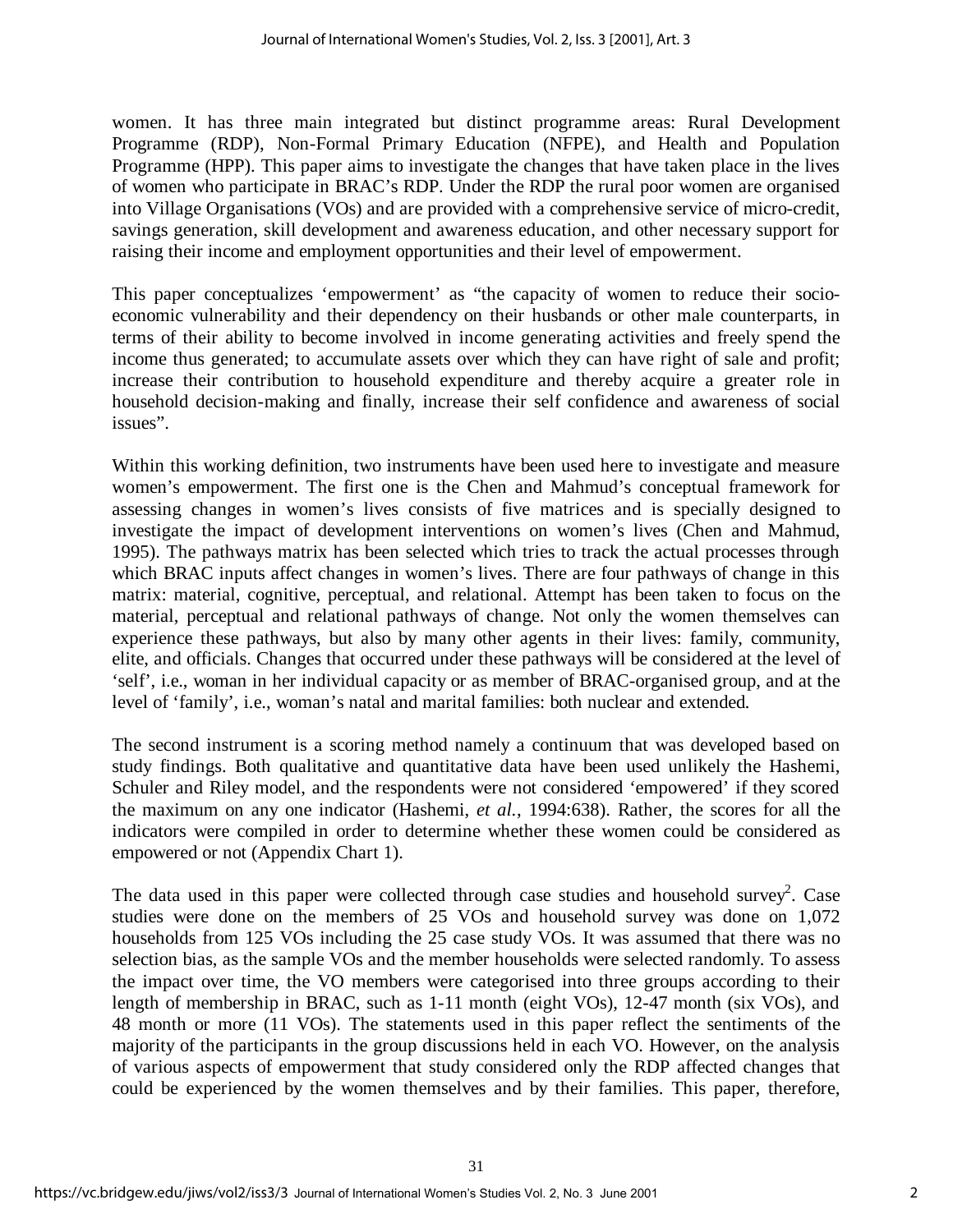limits understanding to what extent the members are empowered due to their involvement in BRAC programmes as there is no non-BRAC control group. In this context, it concentrates on the before and after type comparisons of member situations over time, and as well as the different experiences of different sub-sections of the BRAC membership.

This paper is compiled from a chapter of the research report of the second Impact Assessment Study of BRAC's RDP (Husain ed., 1998). The authors are the members of the core team from the Research and Evaluation Division of BRAC. Since BRAC's integrated rural development programme does work in all 64 districts of Bangladesh, this paper might represent a concrete idea of the processes to what extent the NGOs are working in Bangladesh for empowering the poor women. The authors, therefore, consider it worth to share their experiences with wider community.

#### Pathways to Women's Empowerment

#### *Material Pathways*

In the material pathway to empowerment, women should experience changes in their access to and control over material resources. The following section provides a discussion on women's involvement in income generating activities (IGAs), as well as their ownership and control over productive and non-productive assets and resources.

#### Involvement in IGAs

BRAC provides credit, training, and other support to rural women so that they may become involved in different types of IGAs and bring about meaningful changes in their lives. Information were collected to determine whether women are involved in IGAs or not and if their IGA involvement has been positively affected by BRAC interventions. Findings reveal that the women from the following backgrounds became involved in IGAs:

- ?? Women who were widowed or divorced, and whose families had no adult male earning members;
- ?? Women whose households were very big, whose household economic conditions were poor, and whose husbands could not afford family expenditure;
- ?? Women who had a strong willingness to improve their economic conditions;
- ?? Women who were able to get their husbands' cooperation in their work; and
- ?? Women who had the scope to engage in activities within their households, which did not interfere with their traditional household responsibilities.

Findings also show that women of relatively well-off households were not permitted by their husbands to work outside their households as this devalued the existing *purdah*<sup>3</sup> (veil) norm in rural Bangladesh. In a new (1-11 month old) VO, a husband was quoted as saying: "*Ami moira loi, tohon kamaye jabi* (let me die first, then you can go out for work)". Women often did not even have the scope to engage in any IGA within their households.

# **Table 1: Members' involvement in IGAs by length of membership**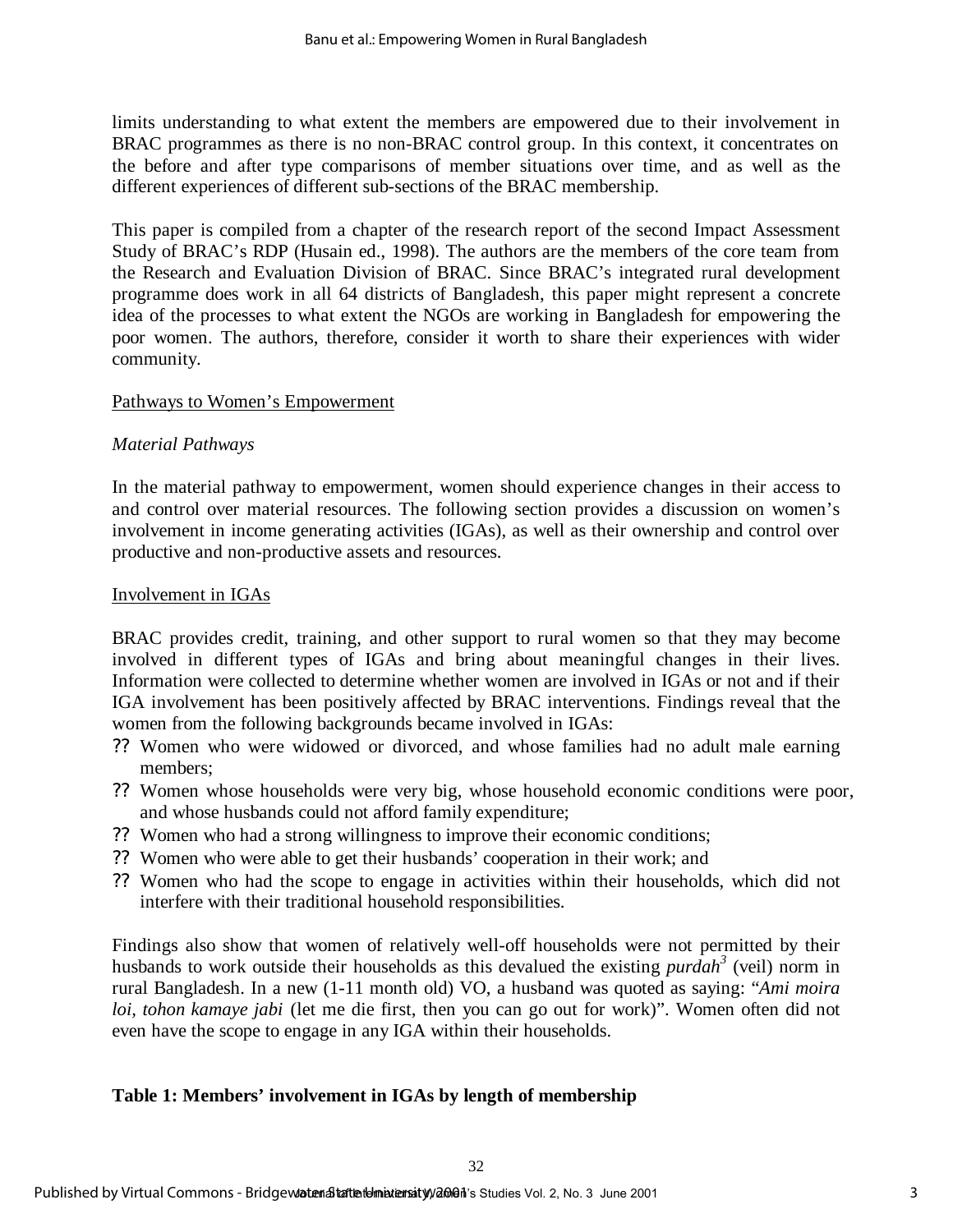| <b>IGA</b> involvement                                           | Length of membership in month |           |           |              |
|------------------------------------------------------------------|-------------------------------|-----------|-----------|--------------|
| status                                                           | $1-11$                        | 12-47     | $48+$     | <b>Total</b> |
| Present ( $n = 1,072$ )                                          | 44.4 (160)                    | 43.2(180) | 46.8(138) | 44.6 (478)   |
| Pre-BRAC $(n = 478)$                                             | 30.8(147)                     | 23.0(110) | 9.8(47)   | 63.6 (304)   |
| Average annual income of<br>members involved in IGA<br>$(taka)*$ | 2,089                         | 2,315     | 3,055     | 2,453        |

*\* Note: 46 taka = 1\$ Source: Household Survey Data* 

Table 1 shows that 45% of all members were presently involved in IGAs, but that the increment rate was not consistent over time. Sixty four percent of them were also involved in IGAs before joining BRAC. Through their BRAC involvement, some women became involved in IGAs for the first time, while others had been able to expand their traditional activities, which included poultry and livestock rearing, *kantha* (quilt) stitching and fishing net making. Many members had also become involved in various non-traditional activities such as shop keeping, small trading and cocoon rearing. Some members were found to be engaged in these non-traditional activities alongside their existing traditional ones. According to survey findings, 13% of the members were also involved in multiple IGAs, that is, economic activities in which they were simultaneously engaged at the time of survey (Appendix Table 1). Members of the middle-aged VO group were found to have the highest multiple IGA involvement. On the other hand, the highest single activity involvement rate was found among the oldest group. The average annual income of members presently involved in different IGAs had increased gradually with the length of membership irrespective of their involvement in single or multiple activities (Table 1). Members who were involved in more than one economic activity stated that they received assistance from their husbands and other male kin in undertaking multiple activities. Although they had to work twice as hard, they are still happy. A woman from an oldest (48+ month old) VO said, "*Ohon kaj barseh, kintu shanti hoiseh. Ohon khawon thakeh*. (Now we have to work harder than before, but we are at peace. At least we now have food)".

Women who were continuing their pre-existing activities stated that after receiving assistance from BRAC, they were able to undertake these activities on a wider scale and more efficiently. Findings show that women who were engaged in small trading before joining BRAC could not run their business smoothly due to lack of capital. Sometimes they had to take loans from *mohajans* (money lenders) at very high interest rate. As such, they could not earn desirable profits and often incurred loss. After receiving BRAC loans, they had adequate capital to run their business and earn more profits.

Members reported that many women were already involved in poultry rearing and in vegetable cultivation before joining BRAC, but on a very small-scale meeting the family needs only. Later, they engaged in these activities commercially as they received training, credit, supervision, and marketing support from BRAC. Mortality rate of poultry birds had reduced, so they could also earn more profits than before. Similarly, VO members who previously reared goats and cows on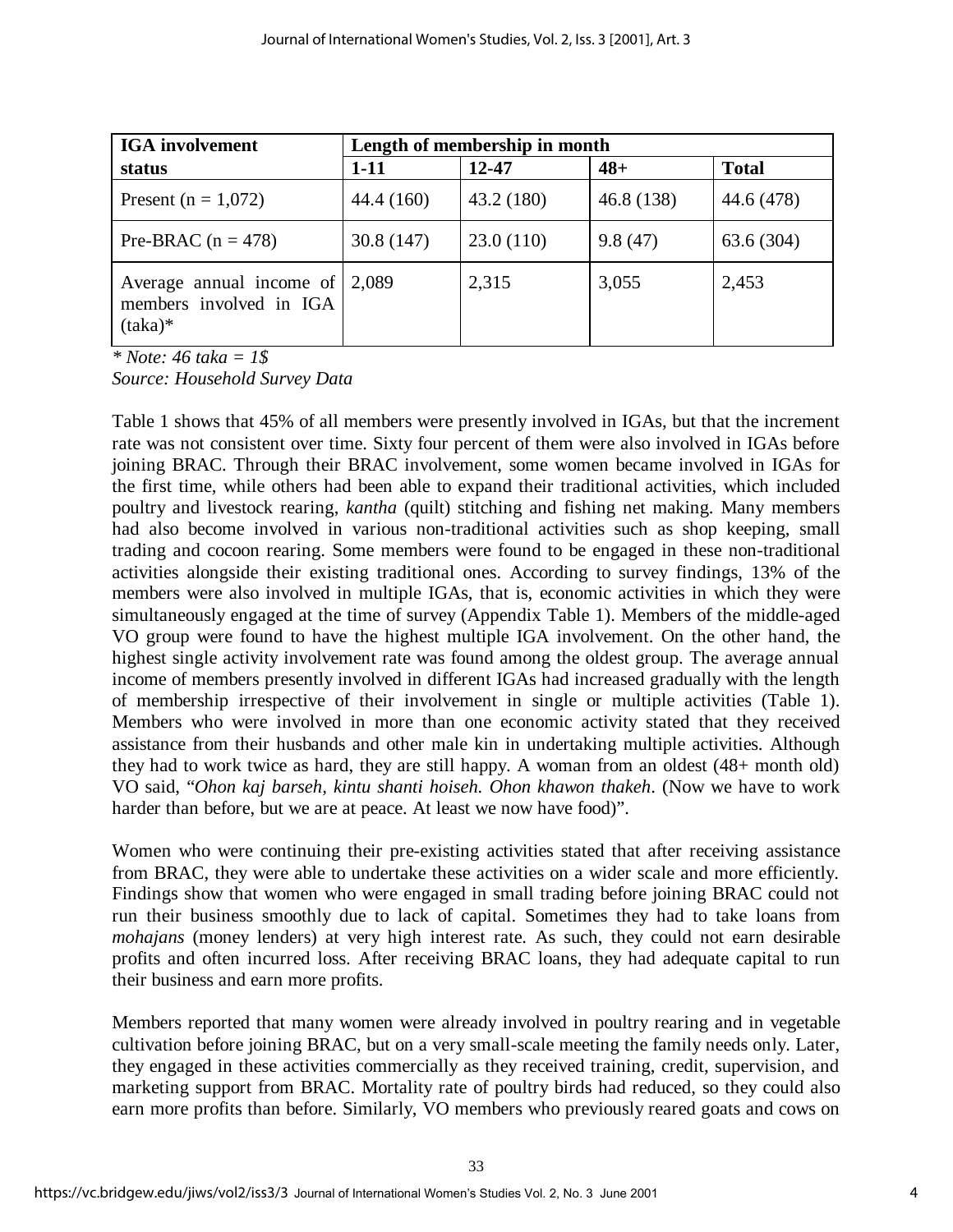a share-rearing basis, as they could not afford to purchase them on their own, were able to rear their own livestock.

Qualitative findings also reveal that except the members of five VOs, regardless of their length of membership, women were still depended on their male counterparts or sought their assistance in using the loan money. Even though they did not use their loan money by themselves, women stated that they enjoyed a greater role in familial affairs as they brought the working capital into the households.

Use of income from IGA: Table 2 shows the frequency of members' responses on use of women's income from IGA. Seventy eight percent of the members who were involved in IGA used their income for food consumption and 58% of them spent their income for other non-food household expenses. Over 16% of the members bore expenses for children's education. Again, 10% and 2% of the members spent income for asset accumulation and investment, respectively. Proportionately less newer members (1-11 month) stated to have spent their income from IGA on food consumption while more of them stated that they spent income for purchase of assets and for children's education. Table 2 does not show the proportion of income from IGA spent on different heads. It is, therefore, not possible to assess the relative importance of different areas of expenditure in terms of volume spent on each.

| Length of              | Use of IGA income   |                                              |                          |                           |                           |
|------------------------|---------------------|----------------------------------------------|--------------------------|---------------------------|---------------------------|
| membership<br>in month | Food<br>consumption | of <sub>1</sub><br><b>Purchase</b><br>assets | <b>Investment</b>        | <b>Child</b><br>education | <b>Other</b><br>household |
|                        |                     |                                              |                          |                           | expenses                  |
| $1-11(N=160)$          | 70.0(113)           | 19.4(31)                                     | 3.8(6)                   | 17.5(28)                  | 56.3 (90)                 |
| $12-47$ (N=180)        | 79.4 (143)          | 5.0(9)                                       | 1.7(3)                   | 16.1(29)                  | 57.8 (104)                |
| $48 + (N=138)$         | 85.5 (118)          | 5.1(7)                                       | $\overline{\phantom{0}}$ | 15.2(21)                  | 60.9(84)                  |
| Total $(N=478)$        | 78.2 (374)          | 9.8(47)                                      | 1.9(9)                   | 16.3(78)                  | 58.2 (278)                |

**Table 2: Distribution of members' responses on use of IGA generated income by length of membership**

*Percentage does not add up to 100 due to multiple responses. Other household expenses include clothing, medical, installment payment, improving living units, and installing tube-wells and sanitary latrines.* 

*Source: Household Survey Data* 

From the point of view of empowerment, it is not enough if women are simply provided with opportunities for income generation but cannot retain control over how that income will be spent. When women were themselves involved in IGAs, BRAC-initiated or pre-existing, they were able to retain some kind of control over such income, especially these were activities in which they did not require assistance from their male counterparts (Mustafa, *et al.*, 1996: 85). More often male counterparts tend to appropriate portions of women's income. Women themselves might willingly hand over their income to them, thinking that men were better equipped in handling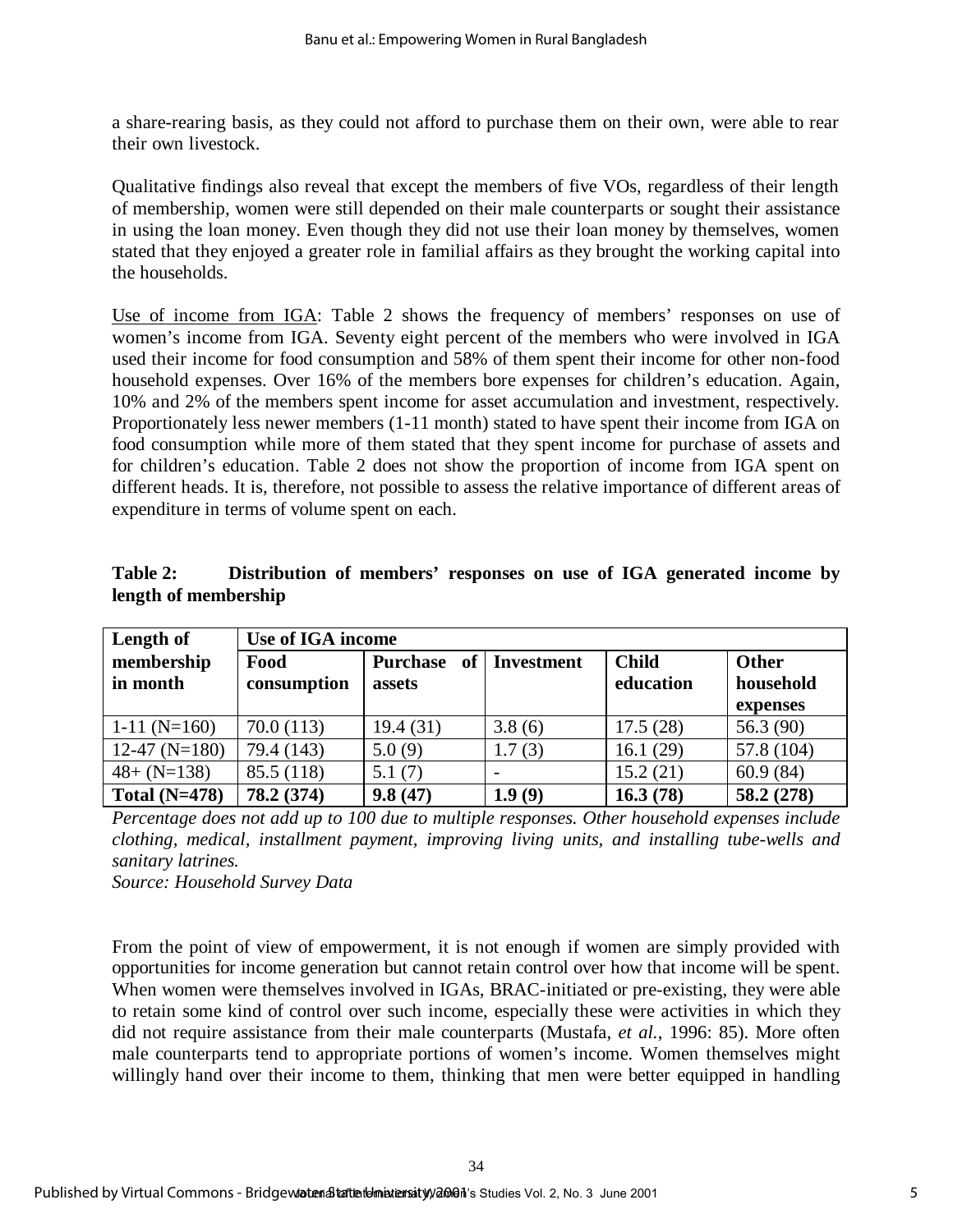monetary transactions. Nevertheless, their husbands often consulted them about how to spend the income accrued from their IGAs.

#### Ownership and control over resources/assets

Asset and resource ownership helps women's empowerment as it gives them power to make decisions about the use and management of those specific assets and resources. It also plays an important role in determining a person's bargaining power within the household and in the wider community as well (Mishra and Dale, 1996). Ownership does not always imply legal ownership; rather, it often refers to management and use rights. In rural Bangladesh, men traditionally exercise management and use rights over various assets, even if their female counterparts legally own these. Even though women may claim ownership over various assets, they are unable to exercise any control over the management or use of those assets (White, 1992:120-141). In the present study, control over assets has been defined as the ability to sell assets without the permission of husbands or other male family members.

Ownership of productive and non-productive assets: At first glance, the survey findings appear very encouraging, as they indicate that in each age group category, about 91% of all members own either productive or non-productive assets (Appendix Table 2). Regardless of length of membership 18% of the members from all VOs owned land along with other productive assets (Appendix Table 2.1). Few members from five VOs (48+ month) had bought some land with their own money. Furthermore, a few members of two 12-47 month old VOs had leased some land using their BRAC loan and their own savings. Since women were directly involved in the management of poultry and livestock, they were able to claim ownership over them and control as well. Apart from owning poultry and livestock, members in all three VO age groups also owned other productive assets such as sewing machines, rickshaw/vans, trees, *dhenkis* (husking pedal) and handlooms. They have accumulated these assets with their own savings and BRAC loan over time and the increment rate is highly significant (Appendix Table 2.1).

In terms of non-productive assets, the study found that women's ownership over jewelry and brass utensils had increased over time. Television and radio ownership was quite insignificant, however, ownership of radios was found proportionately higher among the older members than among younger ones. Ownership of house provides women with economic security and acts as a bargaining instrument in decision-making matters (Mustafa, *et al.*, 1996:82). There is a positive relationship between the length of membership in BRAC and women's ability to become owners of houses.

Control over assets: The survey findings on women's control over assets are quite encouraging as they indicate that such control over assets, both productive and non-productive, increase significantly over time (Appendix Table 3). Qualitative findings show members who had purchased land in their own name usually seek the concurrence of their husbands before selling or transferring it as they lack knowledge about land laws and legislation.

Older members own proportionately more cows than do newer members. In terms of control, only a few members had the confidence to say that they would be able to sell these cows. They could spend money from selling milk but could not sell the cow itself without their husbands'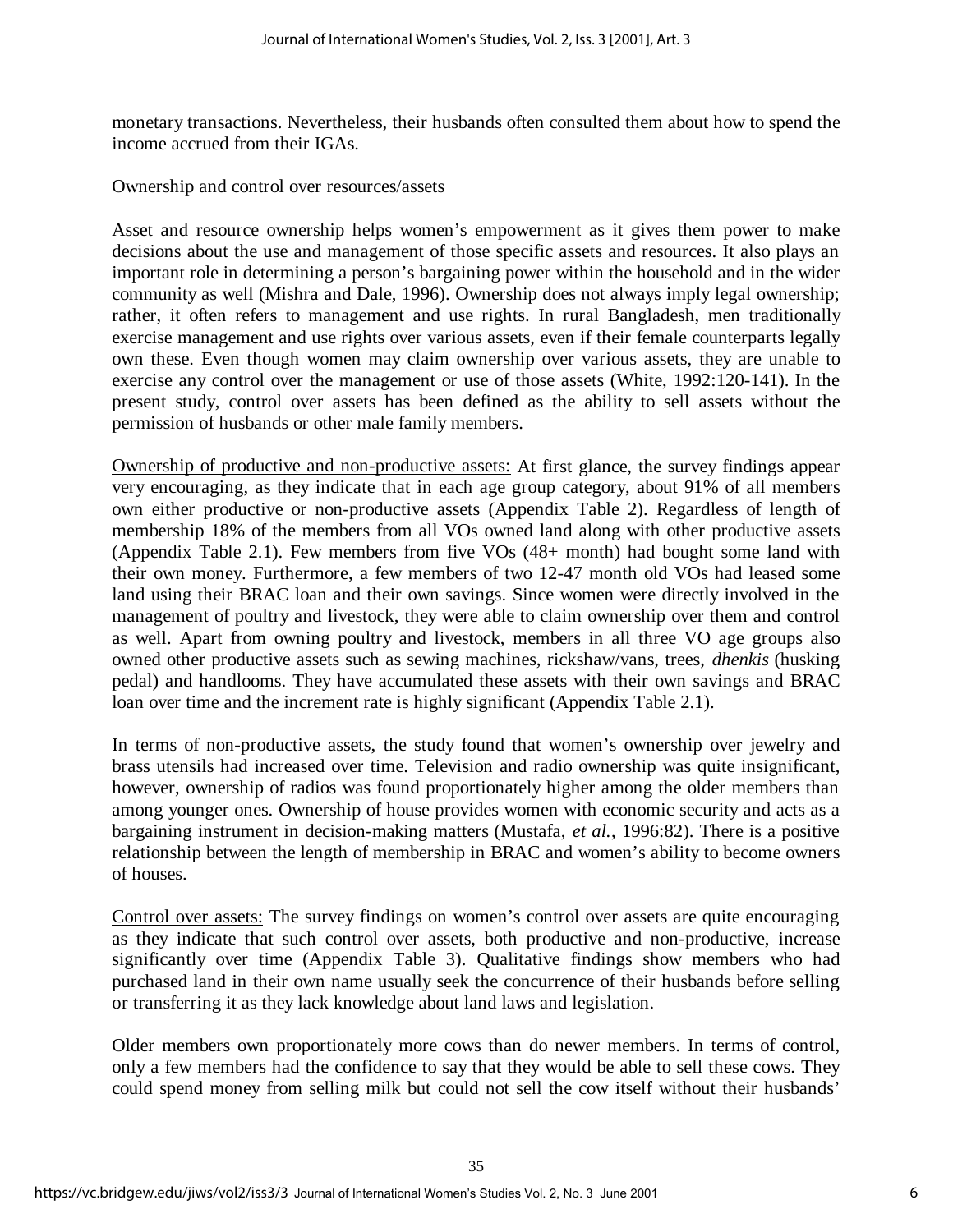concurrence. Interestingly, in two 48+-month-old VOs, members enjoyed ownership and rights over major assets due to out-migration of men for seasonal work like paddy harvesting. Poultry rearing and goat sharecropping is traditionally female domain in Bangladesh and as such, women generally are able to control the sale of both poultry and goats. In other words, their ability to do so may not be influenced by their BRAC involvement in any way.

Members had little say in matters relating to the buying or selling of houses although they made more frequent and active contributions to house repairs or renovations. They had less control over other non-productive assets as well.

#### Members' control and use of their savings

Traditionally, women are able to retain relatively greater control over savings than other assets, especially if these are savings that their male counterparts are unaware of. VO members accumulated both cash and kind savings and made use of these during both anticipated and unanticipated crisis periods.

All the members had cash savings in  $BRAC<sup>4</sup>$  and few had cash savings in their houses as well. Traditionally, women try to keep their cash savings in clay banks, hidden underneath the floors of their homes or in hollow bamboo poles. Members stated that they mainly accumulated cash savings from their own income from IGA. Women tried to accumulate some monetary savings from their husbands' income as well. Findings indicate that dependency on husbands in depositing savings decreased with length of membership. Another common form of accumulating cash savings was by reducing household consumption expenditures, through the collection and sale of *mushti chaal* (handful of rice saved by rural women before cooking), eggs, milk and homegrown vegetables. In terms of savings in kind, all members stated that they saved *mushti chaal* and reared poultry and livestock, which they considered as assurance for crisis periods and other emergencies.

Several members from both the older and middle-aged VOs mentioned that as they could not easily access their BRAC savings, they had decided to set up their own savings *samities*  (organised groups). It appears that as members' savings behaviour experienced positive changes over time, rather than keeping this money in hand or depositing it in BRAC, they preferred to keep it in these informal *samities*. A few members of 48+-month-old VOs were even found to operate bank accounts. Therefore, it is evident from the analysis that over time women tend to accumulate greater amounts of savings. Members were found to spend their savings mainly to purchase small assets (i.e., chicken, goat, husking pedal, and hand-looms), contribute to household expenditures, purchase small personal items, meeting children's education and medical needs, payment of loan installments and cope with crisis.

Apart from the traditional agricultural lean seasons, which affect many rural poor in Bangladesh, a major crisis usually occurs in a poor household when the main income earner falls ill. Women's savings in kind like *mushti chaal*, poultry birds, and goats play an important role in maintaining the family during such crisis periods. Coping crisis through household savings could be seen as an indicator of its economic strength (Rahman, *et al.*, 1996:111). Women in all the three age group VOs mentioned that in anticipation of the agricultural lean months, they tried to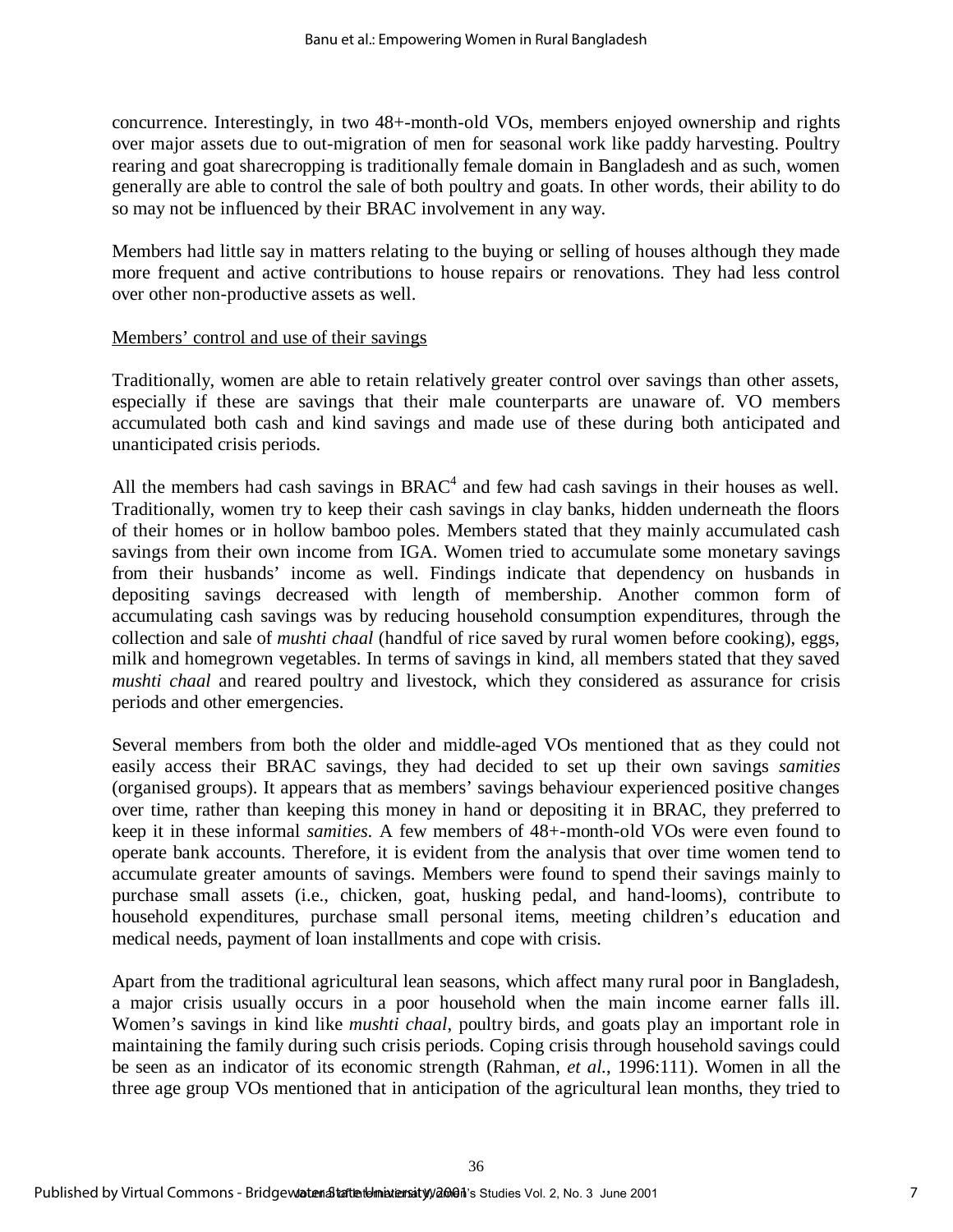make some savings during the peak seasons to cope with such crisis. They used their savings to repay the loan installments to BRAC during the crisis period as well. Through such contributions, women stated that they had acquired the confidence to manage household affairs. According to a member of a 48+-month-old VO: "*Shameer hateh taka na thakle nijerai shongshar chalayeh niteh pari* (if our husbands run out of money, we can take care of family expenses ourselves)".

### *Perceptual Pathways*

Under this perceptual pathway, researchers attempted to look at women's perceptions of the changes that had occurred in their well being since their involvement with BRAC, as well as male perceptions of the positive and negative aspects of women's involvement in BRAC programmes.

#### Women's well being

Changes in one's well being and more importantly, one's perception and realization of these changes, vary from individual to individual across time and place. Therefore, it cannot be stated that being involved in BRAC for any specified length of time will bring about certain desired changes. Sen defines the well-being of a person in terms of his/her functioning capabilities (1990:126). Traditionally, rural Bangladeshi women are conditioned to consider family interests as their own well-being interests (Kabeer, 1991). Involvement in BRAC brings about wide scale changes in the lives of such women. Within the household, they are able to enjoy an improved status due to their monetary contribution to household expenditure. Outside the household, they gain exposure to new ideas and knowledge through their attendance of different VO meetings, and participation in awareness building and legal education training sessions. These changes will assist them in acquiring clear perceptions of their own well-being.

The traditional stereotype of the rural women is someone who is docile and subdued, someone who has no voice of her own. By traveling to BRAC area offices and interacting with mostly male staff, by handling money (many of them for the first time ever), and through participation in various training sessions, women are able to break out of this typecast and acquire a degree of self-confidence. BRAC through its efforts at social mobilization tries to assist group members in overcoming erroneous practices regarding health, family planning, education, marriage and other important matters. In different ways, members are applying all this newly acquired knowledge in their lives. They now practice family planning in order to keep their families small. Many have installed sanitary latrines and tube-wells in their houses to ensure safe water and sanitation practices for their families and they regularly get their children vaccinated. For children's medical emergencies, they no longer rely solely on traditional healers, but try to take them to the health centers for proper treatment. Members have also come to realise the importance of literacy and numeracy and make sure their children, particularly their daughters, attend school. They also want their daughters to lead better lives. In this regard, members of a 12-47 month old VO stated:

37

"Our mothers, who spent their entire lives behind *purdah*, remained illiterate and ignorant of so many things. They hardly ventured outside their homes. They did not work and were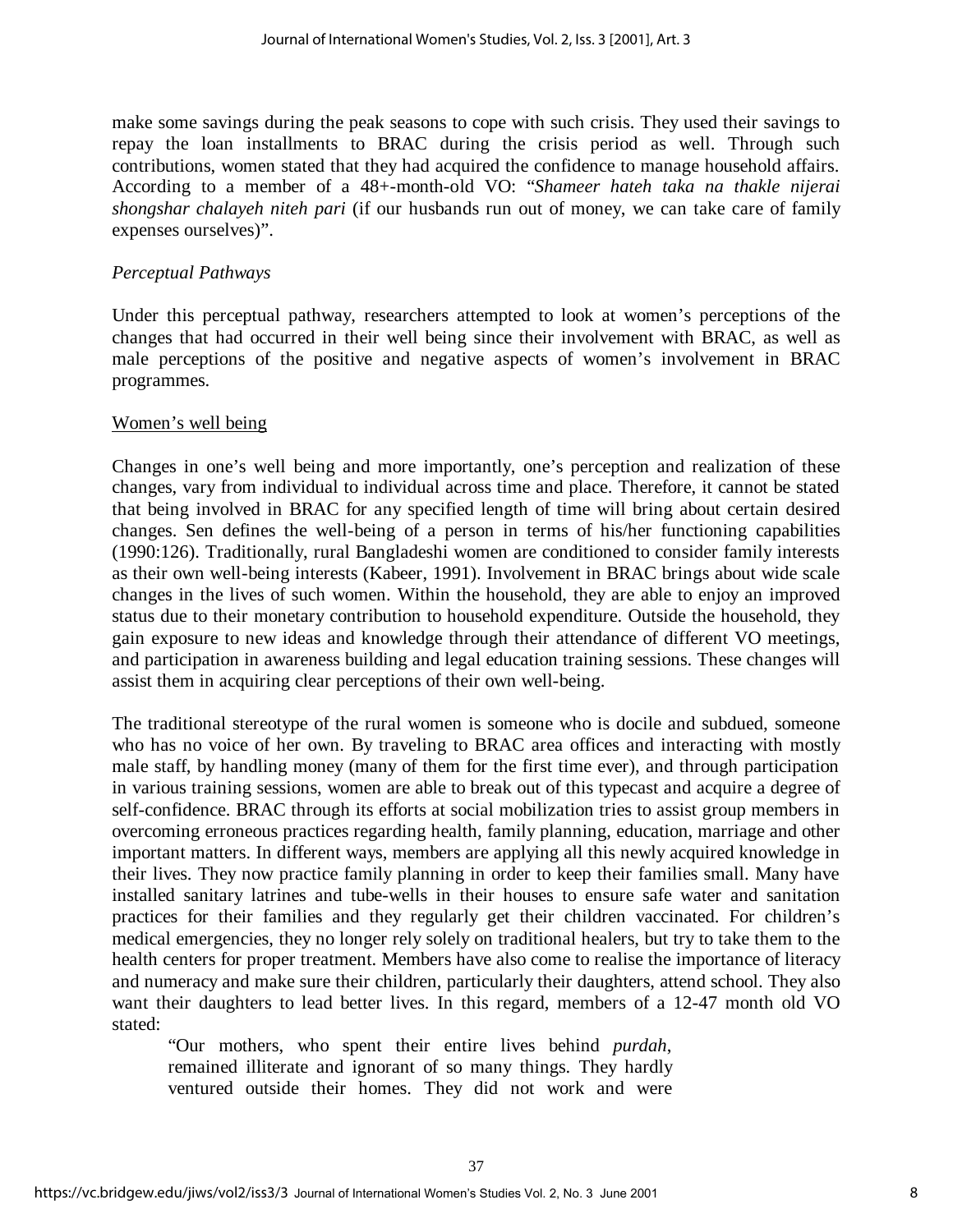dependent on their husbands for everything. In fact, they did not even have the courage to talk to their husbands. We, on the other hand, are involved in BRAC. We are engaged in cash earning. We contribute to our households. Our husbands respect us and even ask for our opinions in many issues. We use safe water and hygienic latrines. We travel to different places. We are hopeful that just as we are better off than our mothers, our daughters will be even better off than us".

Although they still may not be able to act against legal injustices, at least as a first step they have been able to acquire knowledge of property rights, inheritance laws, the legal marriage age, polygamy, dowry, divorce, and other legal matters. In the case of remarriage by their husbands, however, many older members claimed that they are able to act. They have learned that it is illegal for their husbands to remarry without the first wife's consent. This is what women of a 48+-month-old VO said in this regard:

"We may not be able to take legal action if our husbands wish to remarry, but we can protest in other ways. We will not welcome the new wife or permit her to enter our homes. Our husbands are bound to us since we provide them with our BRAC loan money. So, if they do remarry, they will have to take their new wife and move somewhere else. This much power we have over them".

Women have reported that as a result of their BRAC involvement, they were no longer at the mercy of the village *mohajans*. Also, members of their communities no longer regarded them as credit risks (Mustafa, *et al.*, 1996). In fact, they can guide others in taking loans and they feel they have acquired the self-confidence to take loans outside of BRAC as well. In one area (12-47 month old VO), women reported that not only had they gained community acceptance, but also rich people started to come to them for loans. Besides, having savings, particularly in the form of cash, provides women with a sense of economic security.

Men are initially reluctant to have their wives join BRAC as it involves interacting with strangers, but they soon learn to appreciate their wives' involvement in BRAC programmes. In some areas where women do not traditionally engage in wage employment outside their homes, they usually hand over their BRAC loan to their male counterparts. Women in many areas have reported that because of their involvement with BRAC, their male counterparts treated them better, especially when at the time of getting new loan. In other words, they were able to acquire some respect. Their husbands gave their opinions some value and importance. Members reported that although their husbands were the sole familial decision-makers but they could participate in household decision-making process.

#### Women's contributions to family welfare from the male point of view

This sub-section briefly provides male opinions and attitudes on the positive and negative aspects of women's contribution to family well-being, in terms of asset accumulation, improved standard of living, health and sanitation, increased credit worthiness and other important issues.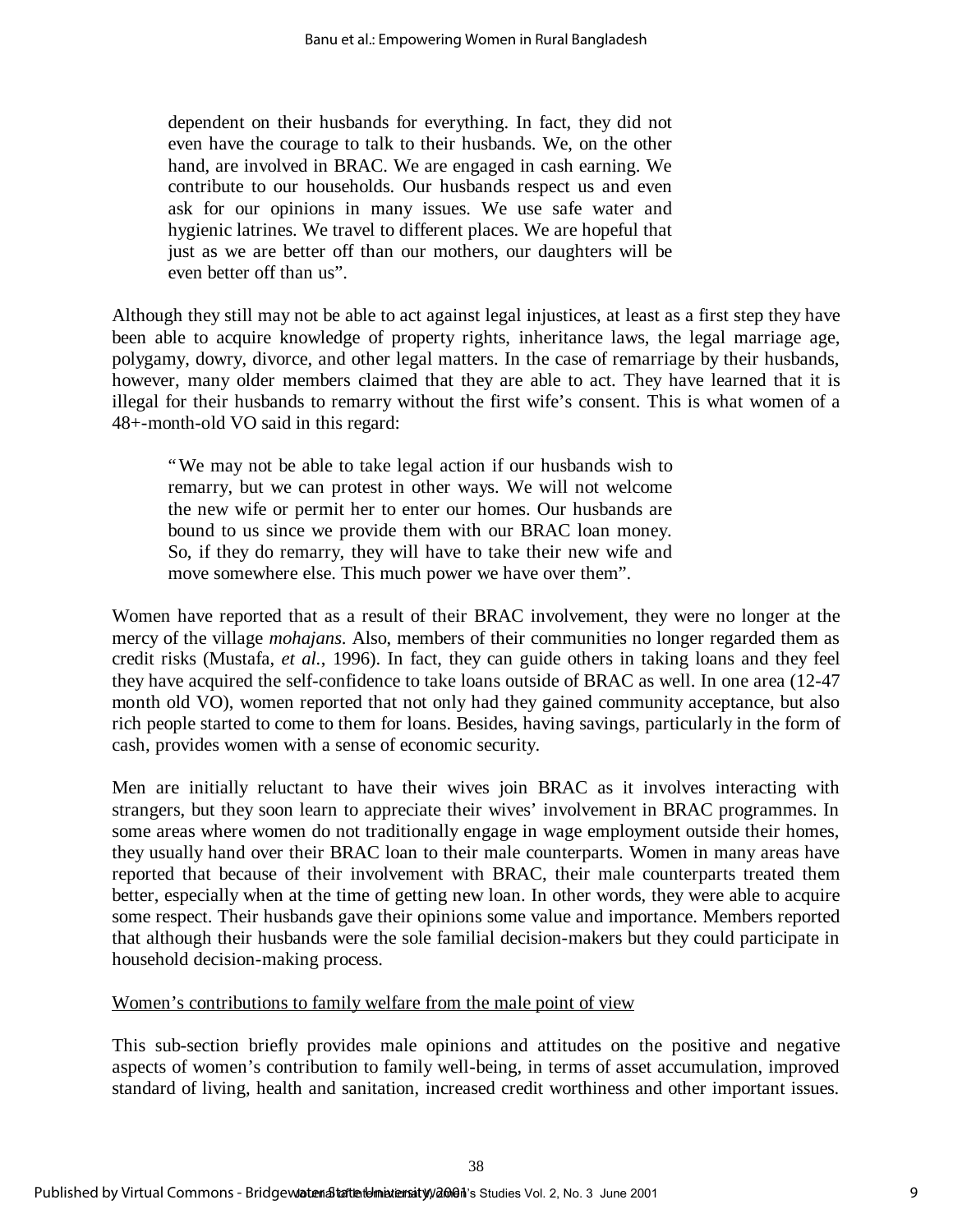Because the research has limited the analysis of women's empowerment to the level of the individual member and her family, information was also collected only from male family members. The following comments voice the opinions of male family members regarding the socio-economic changes that they believe group members and their families had experienced as a result of women's involvement with BRAC.

- ?? Some members had to starve at one time or other during the year, but now they get food three times a day. Women used to live in straw houses before, now through the efforts of BRAC, they can live in tin houses.
- ?? Women who are divorced, deserted, widowed or otherwise live on the last rung of society now have a chance to improve their lives.
- ?? Women have kindled the light of education in the households after their involvement in BRAC and earning an extra income. They become independent. They have learnt counting and to sign their names. They can move around freely.
- ?? Before women could not get even one taka from other people, but now they can borrow any amount of money from the villagers.
- ?? Women are now more conscious about themselves, and their power of understanding has increased.
- ?? Husbands can no longer always behave as they wish. Household violence has now reduced and husbands dare not be too violent.
- ?? Many women do not care for *purdah* and disobey their husbands. Women are being lured out of *purdah* with money.

# *Relational/Power Pathways*

Women's relational/power pathways to empowerment are highlighted in terms of their reduced economic dependence on their husbands and their increased mobility and communications with the outside world, both of which may be positively affected by their involvement with BRAC.

#### Reduced economic dependence on husbands

It has often been postulated that if women had opportunities for gainful work outside the household, this would render their contributions to the household more visible, and concurrently reduce their economic dependence on their husbands (Kamal, *et al.*, 1992). At the same time, although it cannot be expected that men will discontinue their appropriation of women's income, it is, nevertheless, clear that women will be able to retain at last some control over its use. In fact "money going through a woman in a household [brings] more benefits to the household than money entering the household through a man" (Yunus, 1991). As mentioned before VO members identified the many uses of their incomes, which have increased over time. In terms of personal expenses, women reported that since they had an independent source of income, they no longer needed to rely solely on their husbands whenever they wanted to purchase a new *sari* (women's dress) or other personal items, for example. Women's monetary contributions to their households are especially important during lean months<sup>5</sup> or other crisis periods like illness, loss of crops, and so on, in ensuring that family members do not have to go hungry and that the all important installment payments are made on time.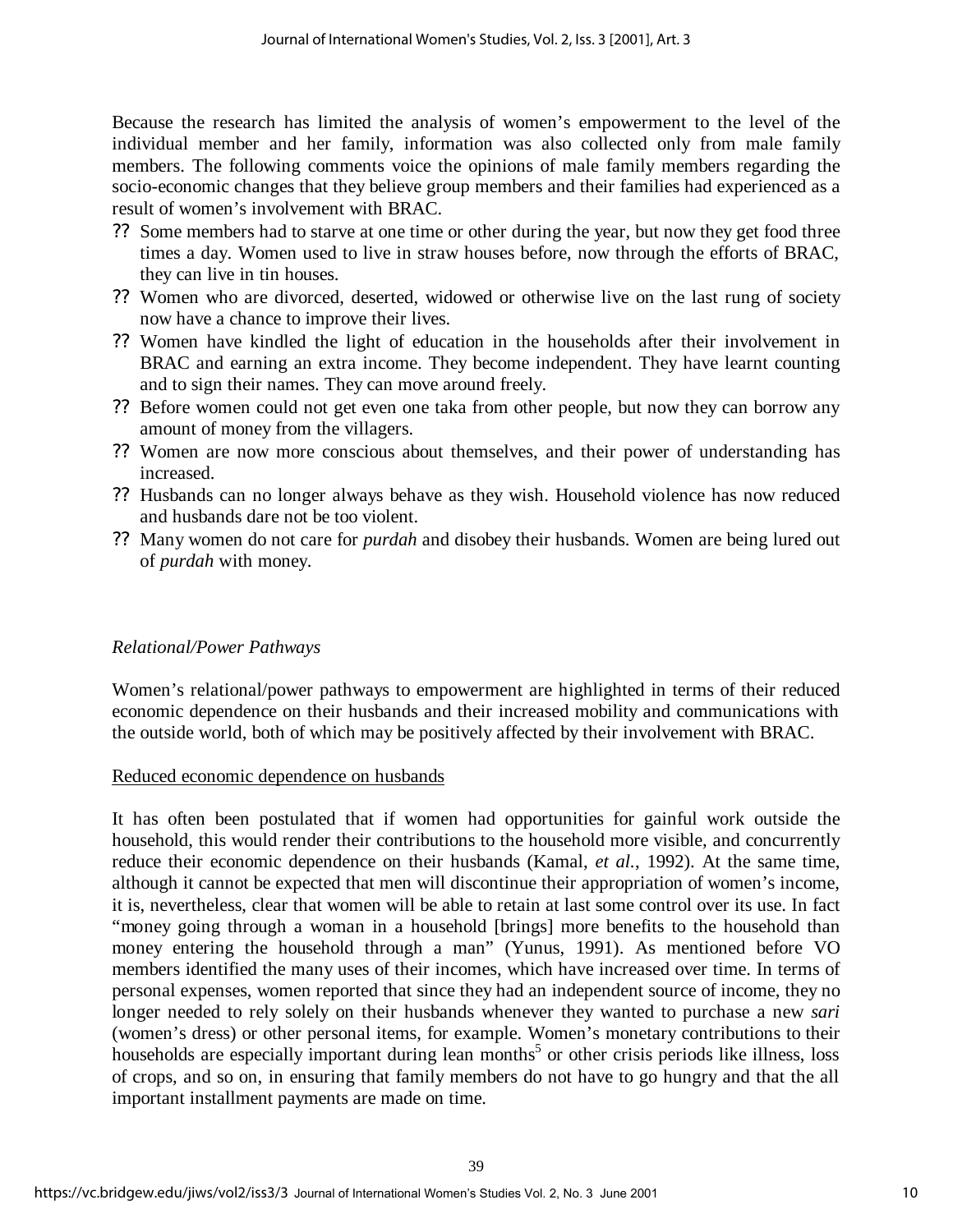Women have also reported an improvement in their relationships with their husbands. More often men treat their wives better because they hand over their BRAC loan to them. Recent studies further corroborate this (Goetz and Sen Gupta, 1996). It is also quite common for women to hand over substantial portions of their income to their husbands, either for household expenses or for investment. The implication is that women have no control over its use and surprisingly they can not perceive that as one woman in a 48+ month old VO said, "In a needy household, no one is separate. Everyone's earnings help us get by". However, it appears that women's economic dependence on husbands for personal and household expenses decreases over time.

#### Mobility

When a woman becomes involved with BRAC, she is required to travel to, among other places, the BRAC local office, different places within the village to attend meetings and perhaps to the BRAC Training Centre in a district town for training. Because of what is perceived to be a break of *purdah*, both the group member and her husband have to face severe criticisms from village elders, religious clerics, and the rural elite. Countless women and their husbands have taken a stand against such actions and persevered against the odds. They have been exposed to new ideas, knowledge and experiences through their interactions with the world outside their homesteads. At the same time, through their newly acquired self-confidence and increased mobility, they are now able to ignore the negative comments that come their way. This is what woman of a 12-47 month old VO had to say:

"Of course, there will always be those who disapprove of our involvement in BRAC. But these people have never helped us and never will. If we stay at home according to their wishes, we will have to go hungry. We simply ignore their negative comments and continue along our way. Now that we have acquired strength in our words, we can even protest at their negative comments".

Based on the information from case studies it cannot be postulated that the length of membership in BRAC alone will positively affect women's mobility, especially since the social and cultural norms that have kept them confined within the boundaries of their homestead for so long are not so easily overcome. It is hardly realistic to expect that BRAC interventions have made that big an impact on women's mobility in the VOs of the 1-11 month group. Members from this group reported that whereas before they only traveled to their natal homes, accompanied by their husbands, now they occasionally went to BRAC local offices to get loans, but still accompanied by their husbands, or other VO members. Women in this group occasionally go to the health centre for their children's treatment, but hardly go to the market or other public places.

For the second cell (12-47 month), findings do not necessarily indicate a trend that women's mobility improved with increase in their membership length. Some members stated that they still could not go anywhere at all without their husbands' permission. Other members could go to the local market and health centre, accompanied by their fellow members. Few members mentioned that they could freely move about on their own and could even go to the market to make small personal purchases by themselves without asking their husbands for money.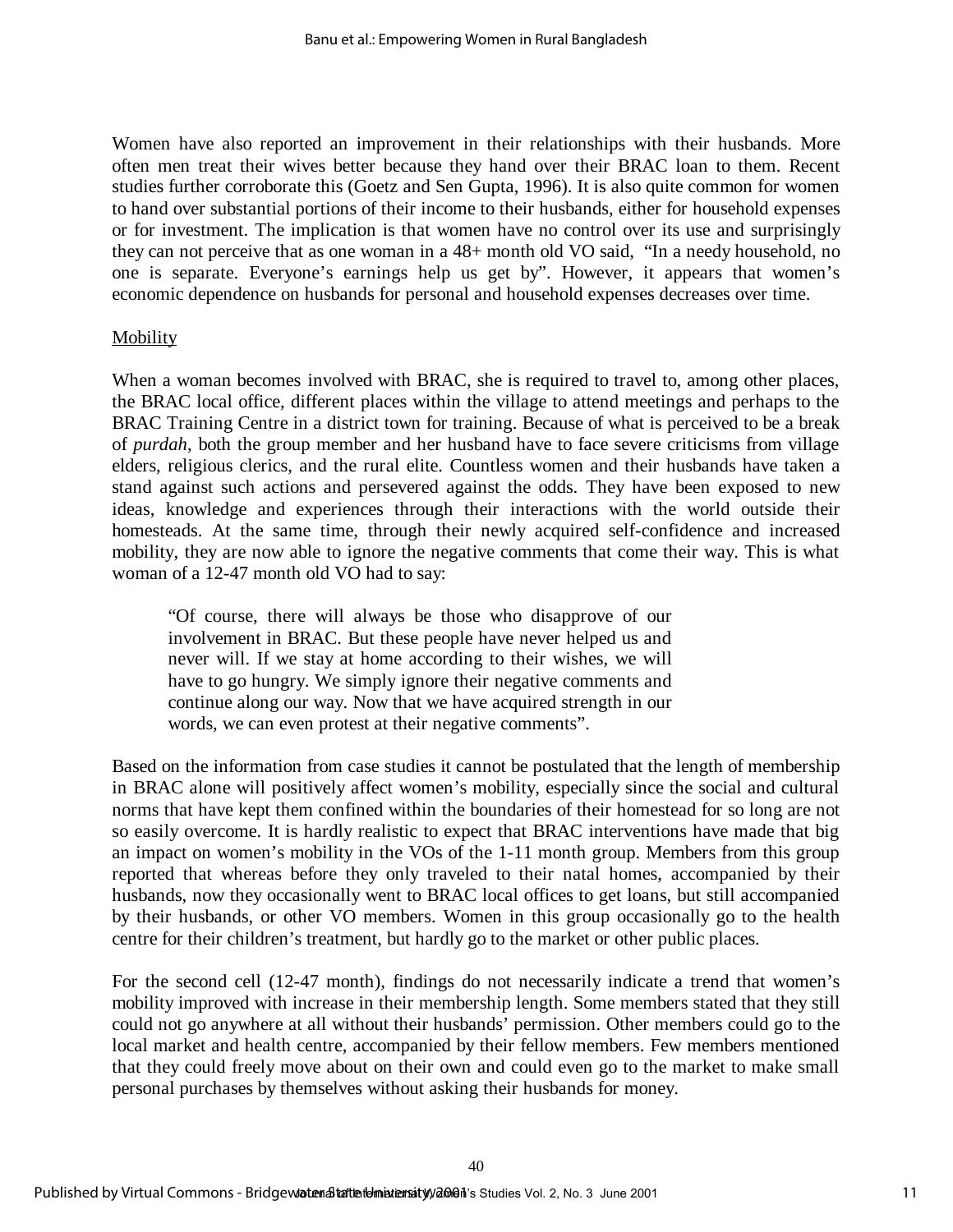Members of the last cell (48+ month) did not point to any discernible trend. Some members enjoyed freedom of movement even prior to their BRAC involvement, so not much change had occurred after they joined the VO. Other women in this group reported that as a result of their movement, they had come into contact with a lot of people and had been able to dispel their fears and timidity. One member said, "Our eyes and ears have opened. Before, even if someone was on the brink of death we could not think of taking him/her to the doctor. Now we can do so without hesitation". They are now confident enough to go to the local market, health center, even nearby town, alone if necessary. Even though they do not face any kind of social criticism, some women themselves feel that their *purdah* is being tainted.

# Continuum to measure women's empowerment

In another attempt at analysing women's empowerment the continuum was developed to measure the changes that have occurred in women's lives due to their involvement in BRAC. The continuum was based on the following hypothesis: empowerment is a continuous process of change that is greatly influenced by the length of time a woman has been involved in BRAC. Thus, the more time a woman spends in BRAC and receives BRAC inputs, she is likely to experience more changes in her life and to become more empowered. Two empowerment continua were developed, both consisting of nine indicators each. One was based on qualitative information of case studies. For the other continuum, relevant data were taken from the household survey on all the sample members of the 25 VOs that were randomly selected for qualitative work and case study. Scores were given for each indicator with a range of one to five where one was the lowest and five was the highest<sup>6</sup>. The combined scores were then compiled in three cells for analysis.

# **Figure 1: Distribution of Continuum Scores on Women's Empowerment by length of membership**



*Source: Household survey of the second Impact Assessment Study of BRAC's RDP*

Figure 1 presents a graphical representation of the score distributions for women's empowerment from the two continua. The percentage figures indicate the combined score that each VO age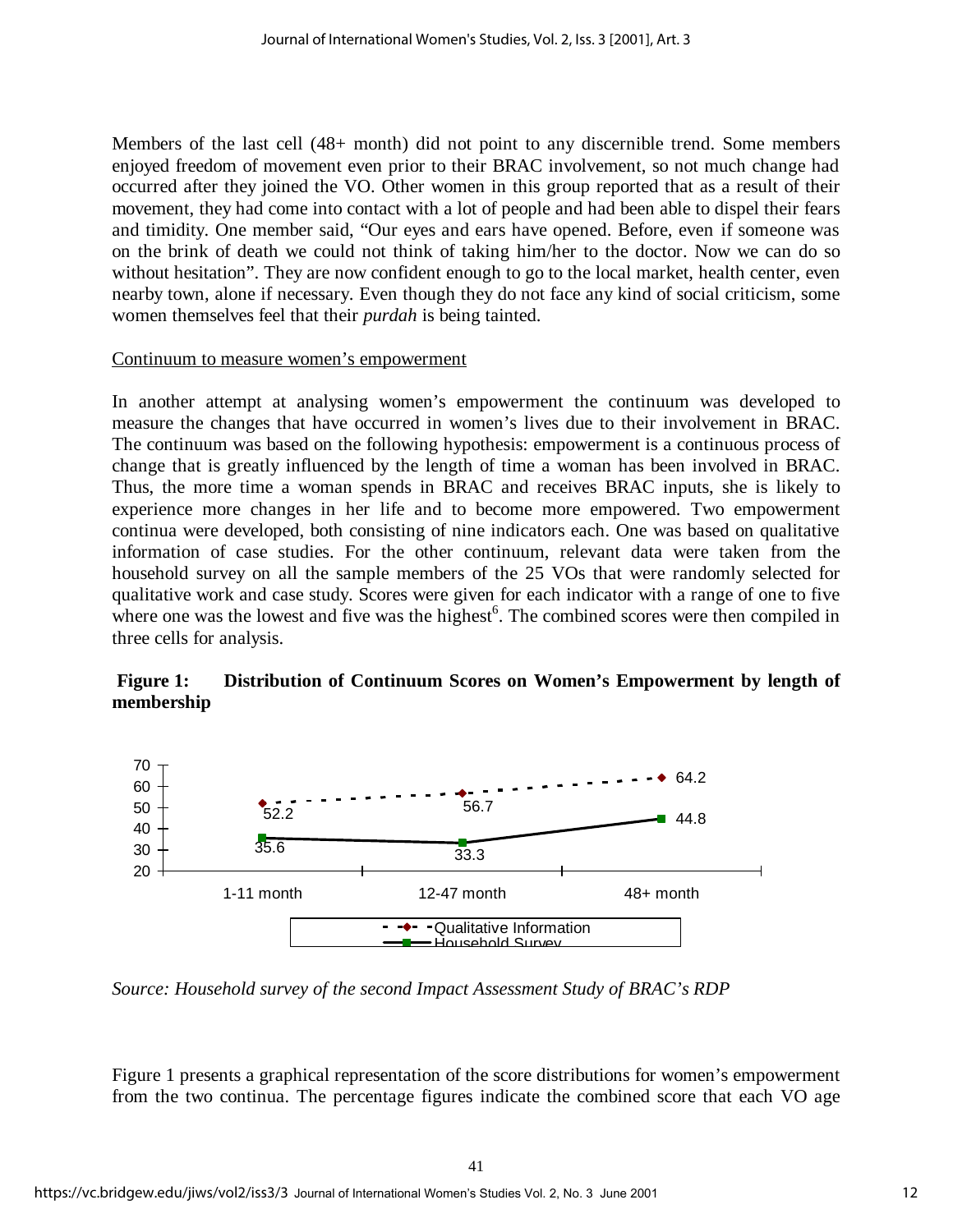group received for both the qualitative information and household survey continua. It may be noted that the scores in the qualitative information continuum has increased proportionately from the youngest to the oldest VO age group, thereby appearing to accept the hypothesis that the more time a woman spends in BRAC and receives BRAC inputs more the changes she is likely to experience in her life and more 'empowered' she is likely to become. In case of the household survey continuum, however, there was an initial decline in the scores and then they rose considerably.

#### Conclusion

It is quite clear that BRAC has been able to bring about substantial changes in the lives of its programme participants, in terms of facilitating their material, perceptual and relational/power pathways to empowerment, both at the individual and family levels. Women who were previously not involved in any income earning activities have now begun to participate due to their involvement with BRAC. In many cases, they have become engaged in non-traditional activities or are now engaged in more than one income earning activity throughout the year. These women use their income generated from IGA for a variety of personal and household uses, but they have yet to reach a stage where they can take independent decisions regarding the use of this income. In terms of asset ownership, it is clear that the longer time a woman spends in BRAC and the more employment opportunities she has, the more scope she will have to purchase large assets. Women's control over these assets is still limited, however, since they tend to consider them as household owned, rather than personal assets.

Due to their involvement in BRAC, women have begun to acquire positive self-perceptions of their own personal interests. These self-perceptions will allow them to assert themselves and make demands for their rights in their struggle towards socio-economic empowerment. It is also apparent that many men have begun to appreciate the benefits of having their wives involved in BRAC.

Involvement with BRAC also appears to act as a change agent in reducing women's economic dependence on their husbands and other male kin. Women reported that they now have an independent source of income, they no longer need to rely solely on their husbands for the purchase of personal and household items. Women have also reported an improvement in their relationships with their husbands, primarily because they provide them with capital for investment purposes. As for women's mobility, BRAC involvement has had positive impacts to some extent. Many women never even ventured outside their own locality prior to BRAC involvement, let alone travel to a local market. Traveling to BRAC local offices has given these women opportunities to communicate with the outside world and at the same time has helped them overcome their fear and timidity in dealing with strangers.

These are the overall changes that women experience as a result of being involved in BRAC. The results of the two 'empowerment' continua seem to indicate that women experience these changes over time according to the length of time they spend in BRAC. In spite of that as the set definition of empowerment for the paper, findings cannot show members empowered even though they have BRAC involvement for more than 48 month. These complex outcomes must be seen as part of the whole process of empowerment. What BRAC needs to do is further consider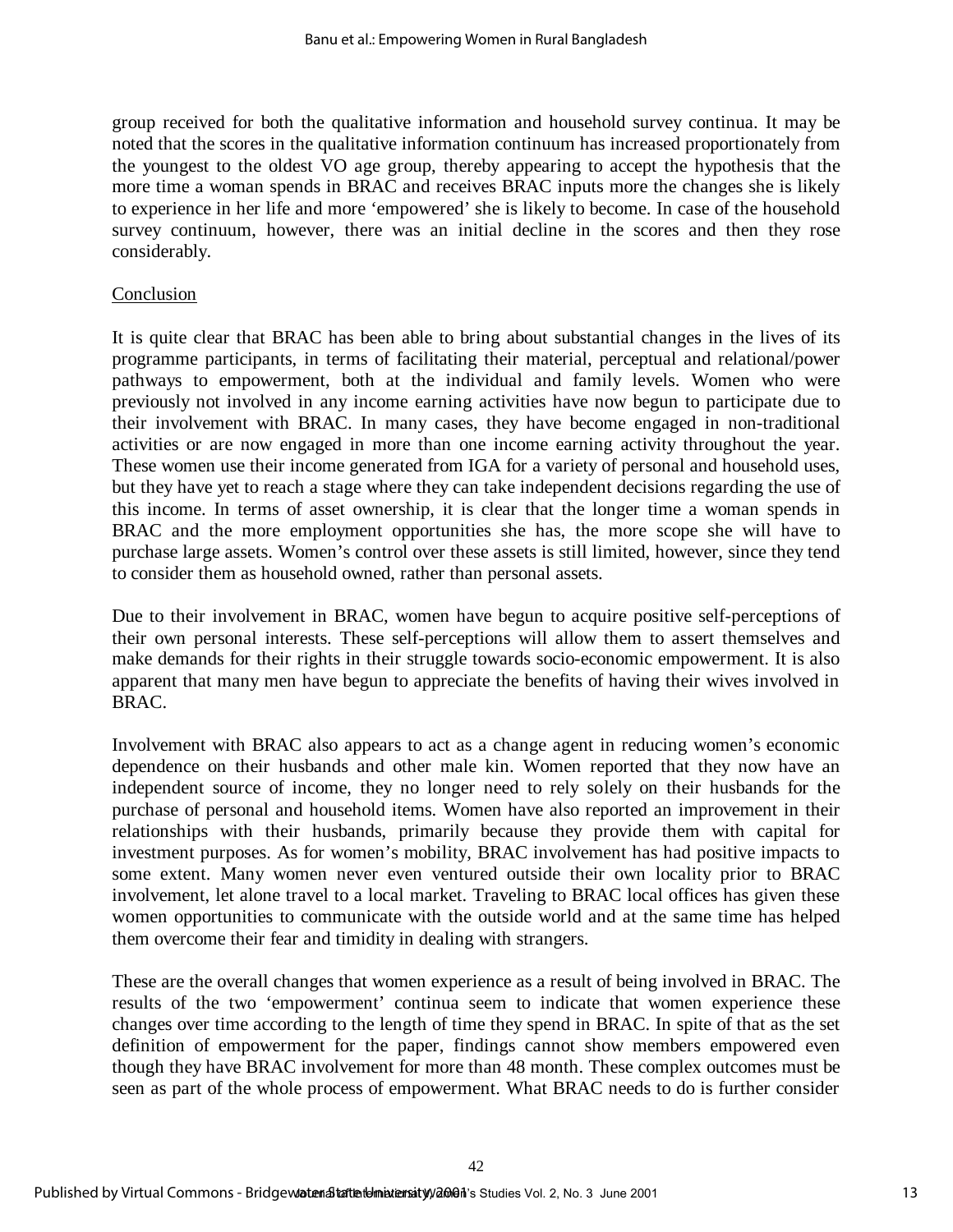its programme strategies to ensure that these changes can be expedited and sustained in the long run. One major impediment may be the existing socio-cultural norms, values, beliefs and practices in rural Bangladesh, which are generally not receptive to these BRAC affected changes in women's lives. Programmes may be initiated at community level to improve the awareness level among rural people in this regard. BRAC needs to assess whether, apart from changing women's lives, it can also play an effective role in bringing about changes in the mind set of society to ensure that its poverty alleviating and empowering the poor interventions can be sustained in the long run.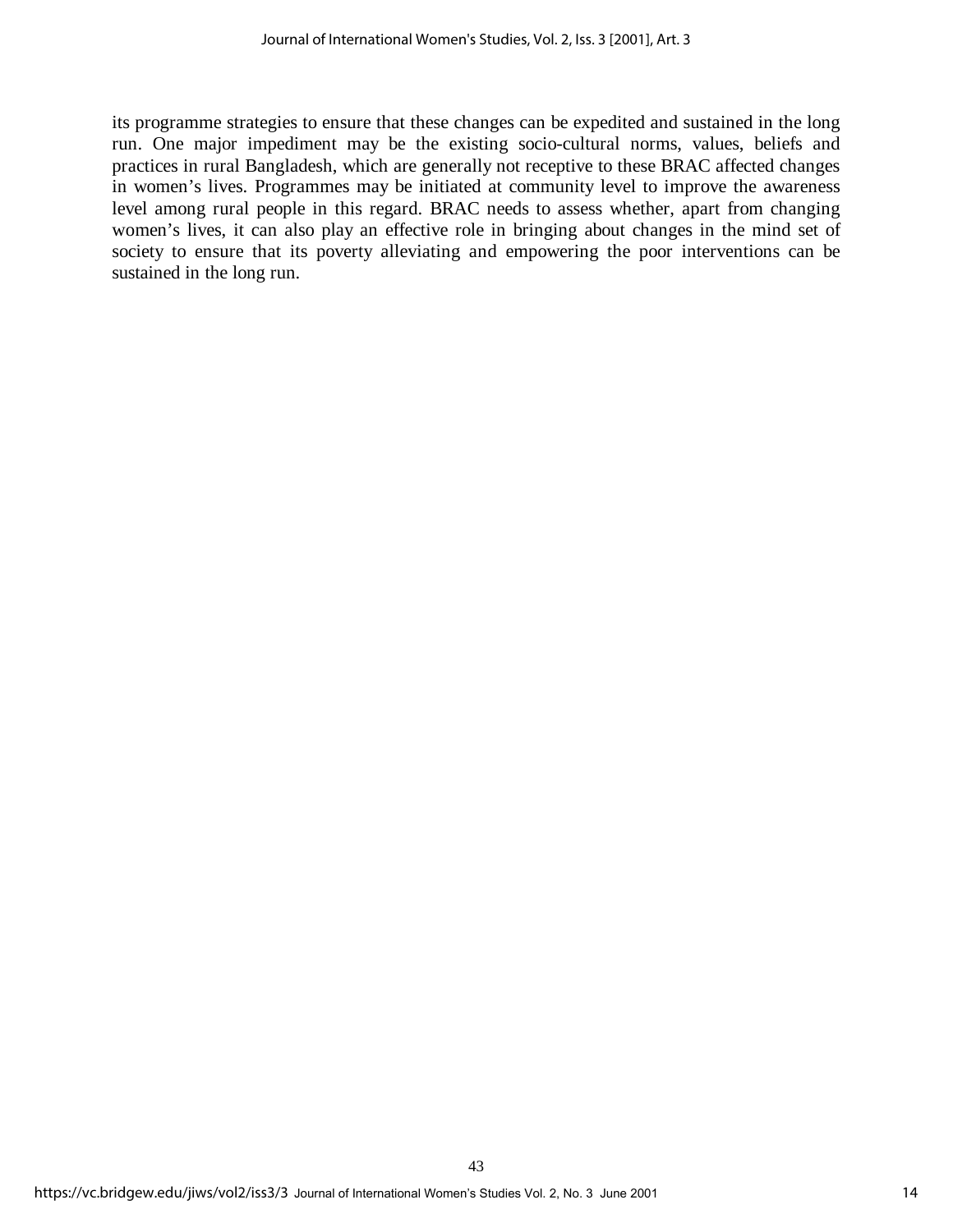Banu et al.: Empowering Women in Rural Bangladesh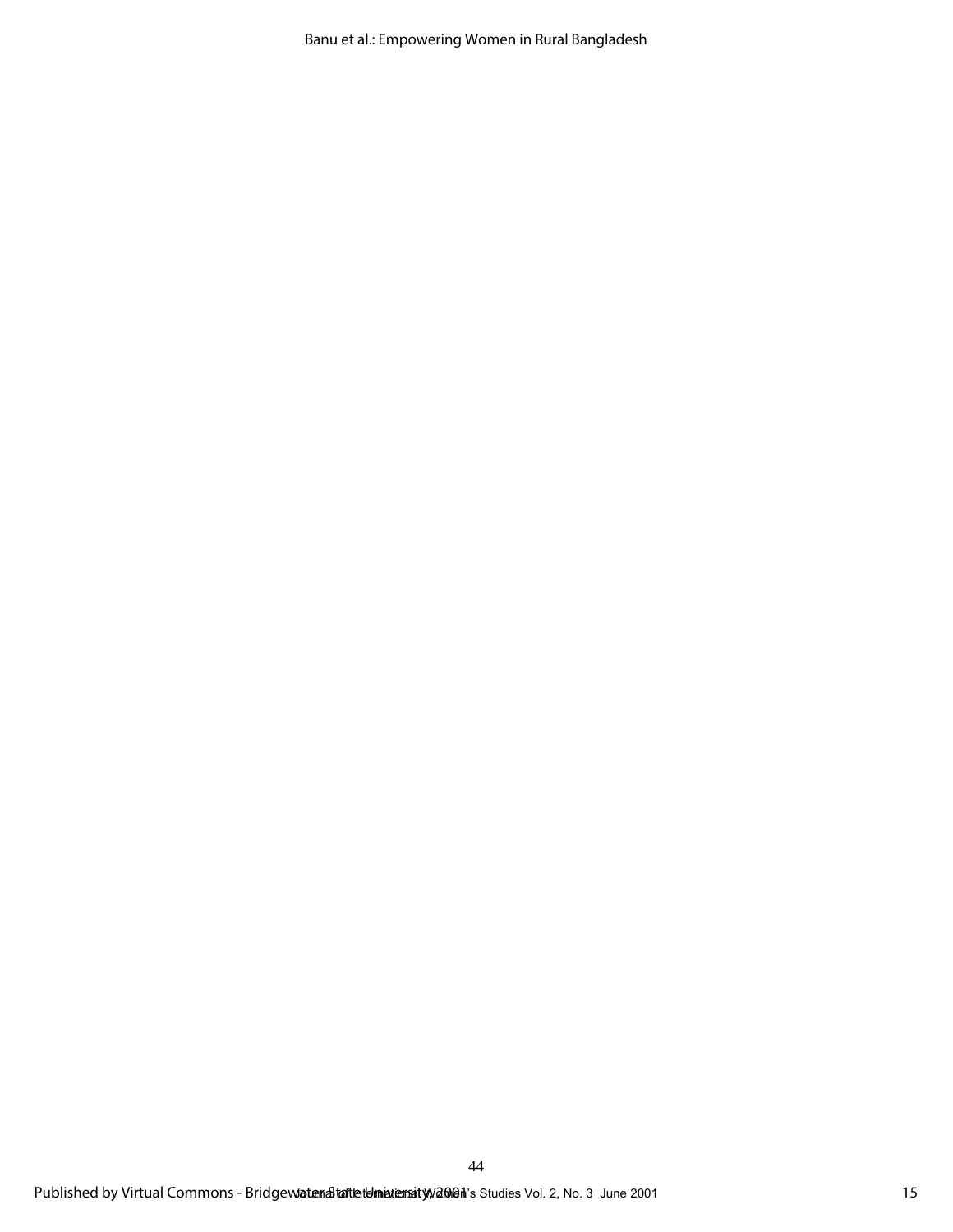**Notes** 

- 1. Moser (1989:1801) defines the triple role of women as productive, reproductive and community managing work.
- 2. The main focus of the household survey was to determine the impact of the RDP on its participants with special reference to their material well-being in general and their level of poverty in particular (Husain ed., 1998:13). Some empowerment issues like women's involvement in income generating activities, ownership and control over assets, contribution to household expenditure and mobility have also been covered under this survey.
- 3. *Purdah* traditionally confines a woman to her immediate surroundings. It is a broader set of norms and regulations that promote the seclusion of women, enforce their exclusion from public spaces, and give specific gender identities to labour.
- 4. BRAC requires women to deposit a certain fixed amount as their weekly savings. It also deducts 5% from each loan disbursed, and this becomes part of the member's savings as well.
- 5. In rural context, lean months refer normally September and October. During these months, there remains a lack of income and employment opportunities in villages.
- 6. Please see Appendix Chart 1 for more details on indicators and scoring.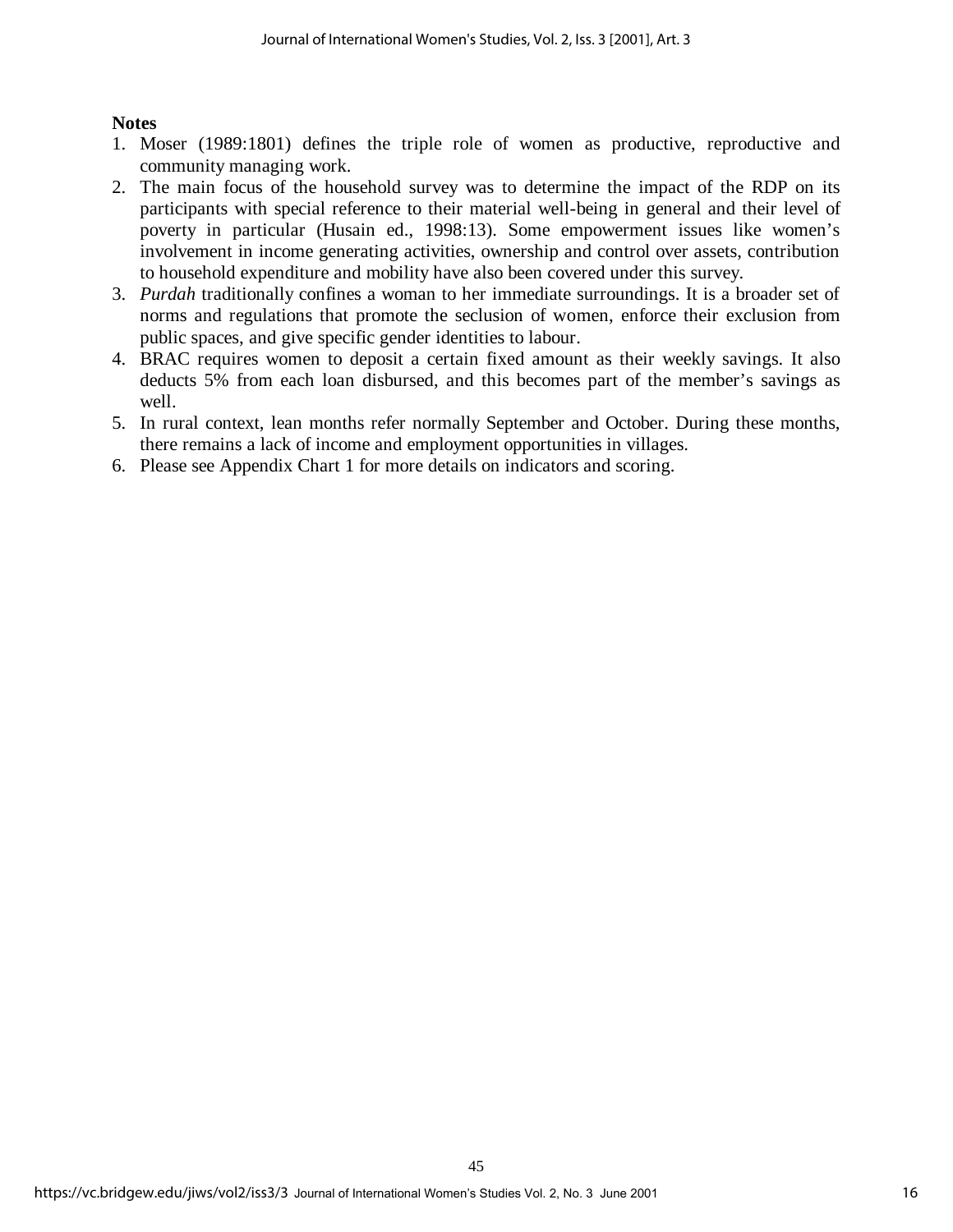#### **References**

ADB (1997) *Microenterprise Development: Not by Credit Alone*, Asian Development Bank.

- Chen, M. and Mahmud, S. (1995) 'Assessing change in women's lives: A conceptual framework', *BRAC-ICDDR,B Joint Research Project Working Paper No. 2*, Dhaka.
- Goetz, A.M. and Sen Gupta, R. (1996) 'Who Takes the Credit? Gender, Power and Control Over Loan Use in Rural Credit Programmes in Bangladesh', *World Development*, Vol. 24, No. 1.
- Greenhalgh, S. (1991) 'Women in the Informal Enterprise: Empowerment or Exploitation?', *Working Paper 33*, Research Division, The Population Council, Dhaka.
- Hashemi, S.M., Schuler, S.R. and Riley, A.P. (1996) 'Rural Credit Programs and Women's Empowerment in Bangladesh', *World Development* Vol. 24, No. 4.
- Husain, A.M.M. (ed.) (1998) *Poverty Alleviation and Empowerment The Second Impact Assessment Study of BRAC's Rural Development Programme*, BRAC, Dhaka.
- Kabeer, N. (1991) 'Gender Dimensions of Rural Poverty: Analysis from Bangladesh', *The Journal of Peasant Studies*, Vol. 18, No 2.
- Kamal, G.M., Rahman, M.B. and Ghani, A.K.M.A. (1992) 'Impact of Credit Program on Reproductive Behaviour of Grameen Bank Women Beneficiaries', *Associates for Community and Population Research*, Dhaka.
- Mishra, S. and Dale, R. (1996) 'A Model for Analyzing Gender Relations in Two Tribal-Communities in Orissa, India', *Asia-Pacific Journal of Rural Development* Vol. 6, No.1.
- Moser, C.O.N. (1989) 'Gender Planning in the Third World: Meeting Practical and Strategic Needs', *World Development*, Vol.17, No. 11.
- Mustafa, S., Ara, I., Banu, D., Hossain, A., Kabir, A., Mohsin, M., Yusuf, A. and Jahan, S. (1996) *Beacon of Hope: An Impact Assessment Study of BRAC's Rural Development Programme*, BRAC, Dhaka.
- Rahman, H.Z., Hossain, M. and Sen, B. (eds.) (1996) '1987-1994: Dynamics of Rural Poverty in Bangladesh', *Analysis of Poverty Trends Project*, BIDS, Dhaka.
- Rao, A. and Kelleher, D. (1995) 'Engendering Organizational Change: The BRAC Case' in Getting Institution Right for Women in Development, *IDS Bulletin*, Vol. 26, No. 3, UK.
- Rowlands, J. (1995) 'Empowerment Examined', *Development in Practice*, Vol. 5, No. 2, Oxfam, UK.
- Sen, A. (1990) 'Gender and Cooperative Conflicts, in Tinker, I. (ed.), *Persistent Inequalities: Women and World Development*, Oxford University Press.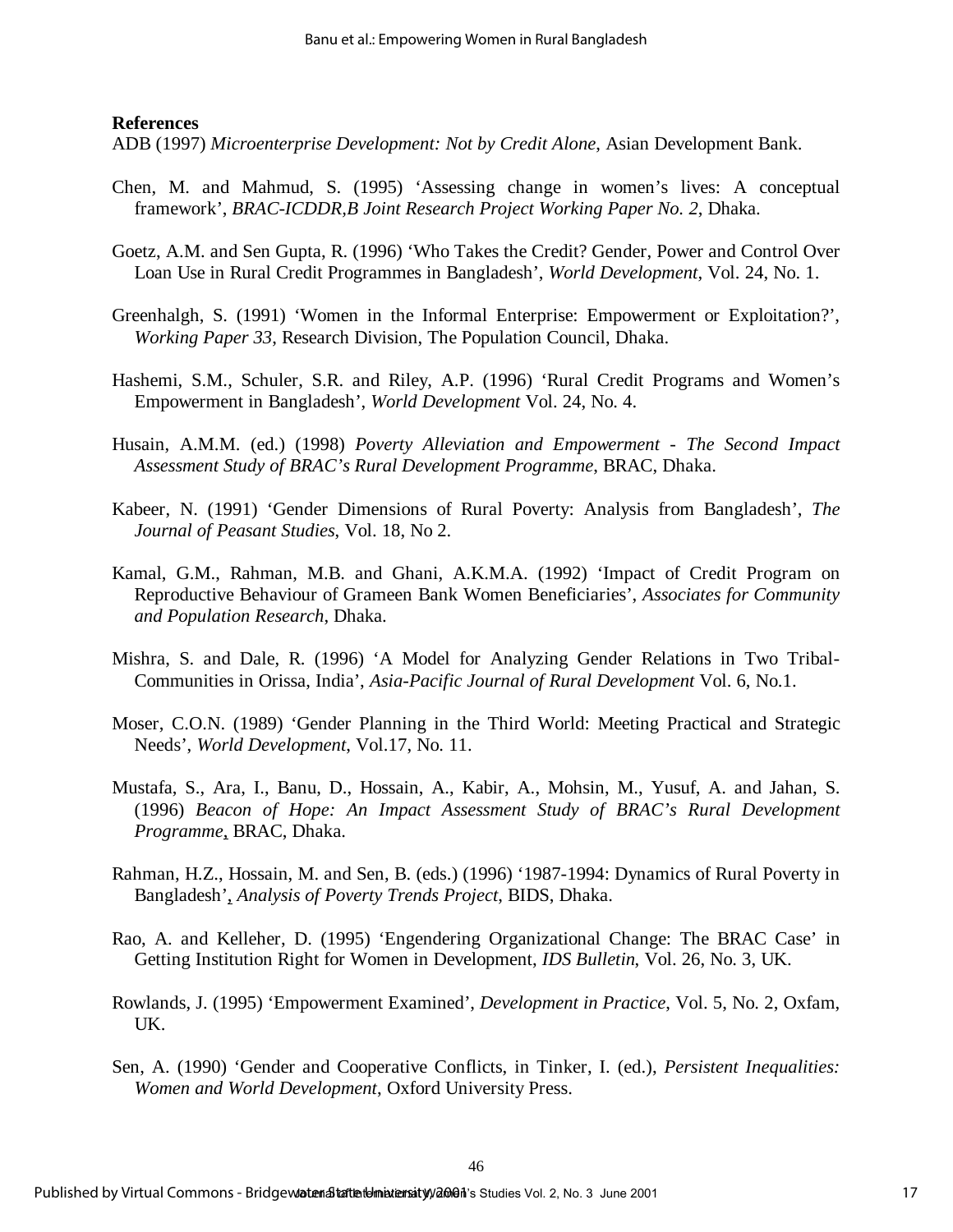- White, S.C. (1992) *Arguing with the Crocodile Gender and Class in Bangladesh*, The University Press Limited, Dhaka.
- Yunus, M. (1991) 'Grameen Bank: Experiences and Reflections' presented at the *Consultation on the Economic Advancement of Rural Women in Asia and the Pacific*, held in Kuala Lumpur, Malaysia, 15-21 September, 1991.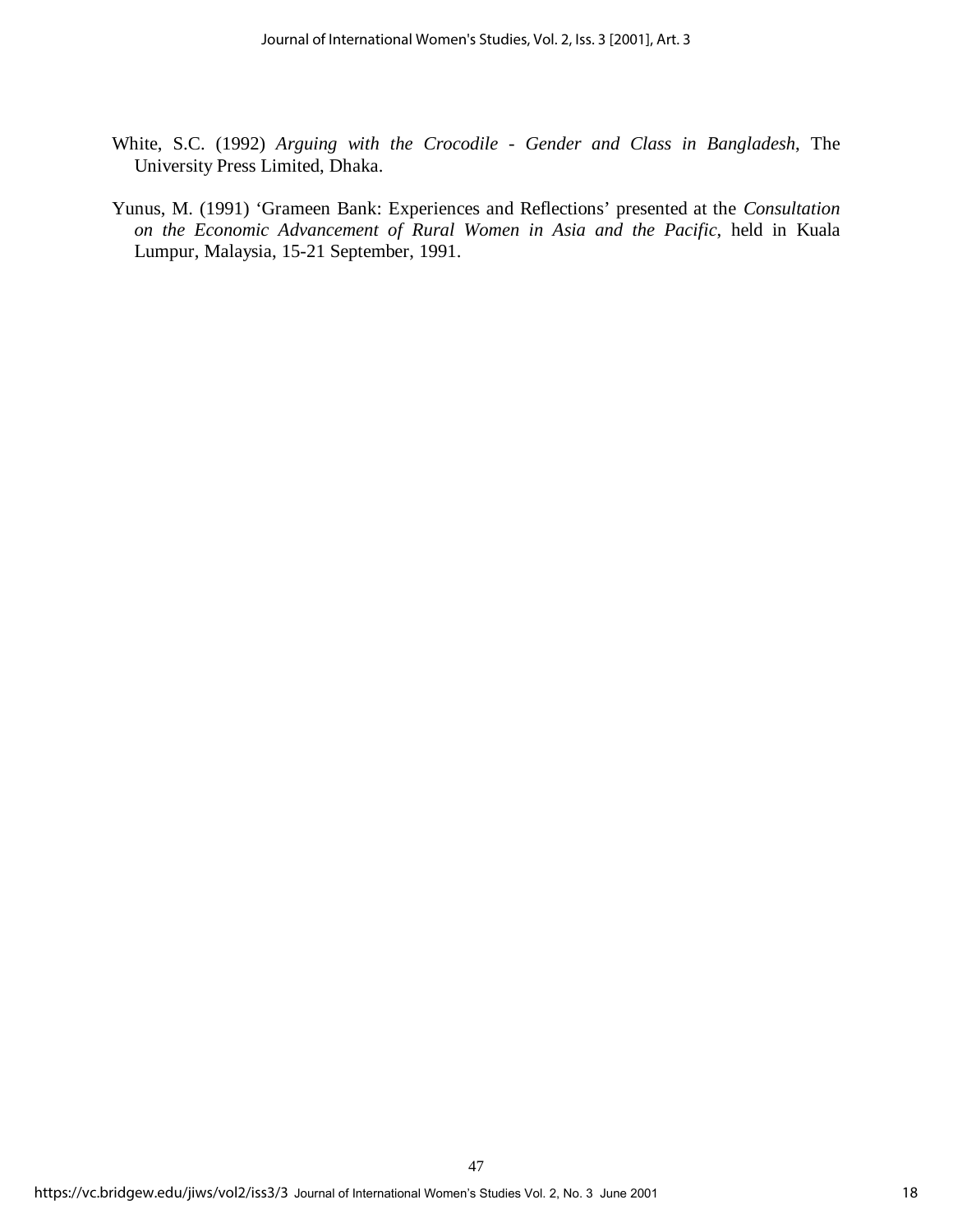# **Appendix**

| <b>IGA</b> involvement | Length of membership in month |            |            |              |
|------------------------|-------------------------------|------------|------------|--------------|
| status                 | $1-11$                        | $12 - 47$  | $48+$      | <b>Total</b> |
| No activity            | 55.6 $(200)$                  | 56.8 (237) | 53.2 (157) | 55.4 (594)   |
| Single activity        | 30.6(110)                     | 28.5(119)  | 35.6(105)  | 31.2(334)    |
| Multiple activity      | 13.9(50)                      | 14.6(61)   | 11.2(33)   | 13.4(144)    |
| <b>Total</b>           | $n = 360$                     | $n = 417$  | $n = 295$  | $n = 1072$   |

# **Table 1: IGA involvement by length of membership**

*Source: Household survey of the second Impact Assessment Study of BRAC's RDP*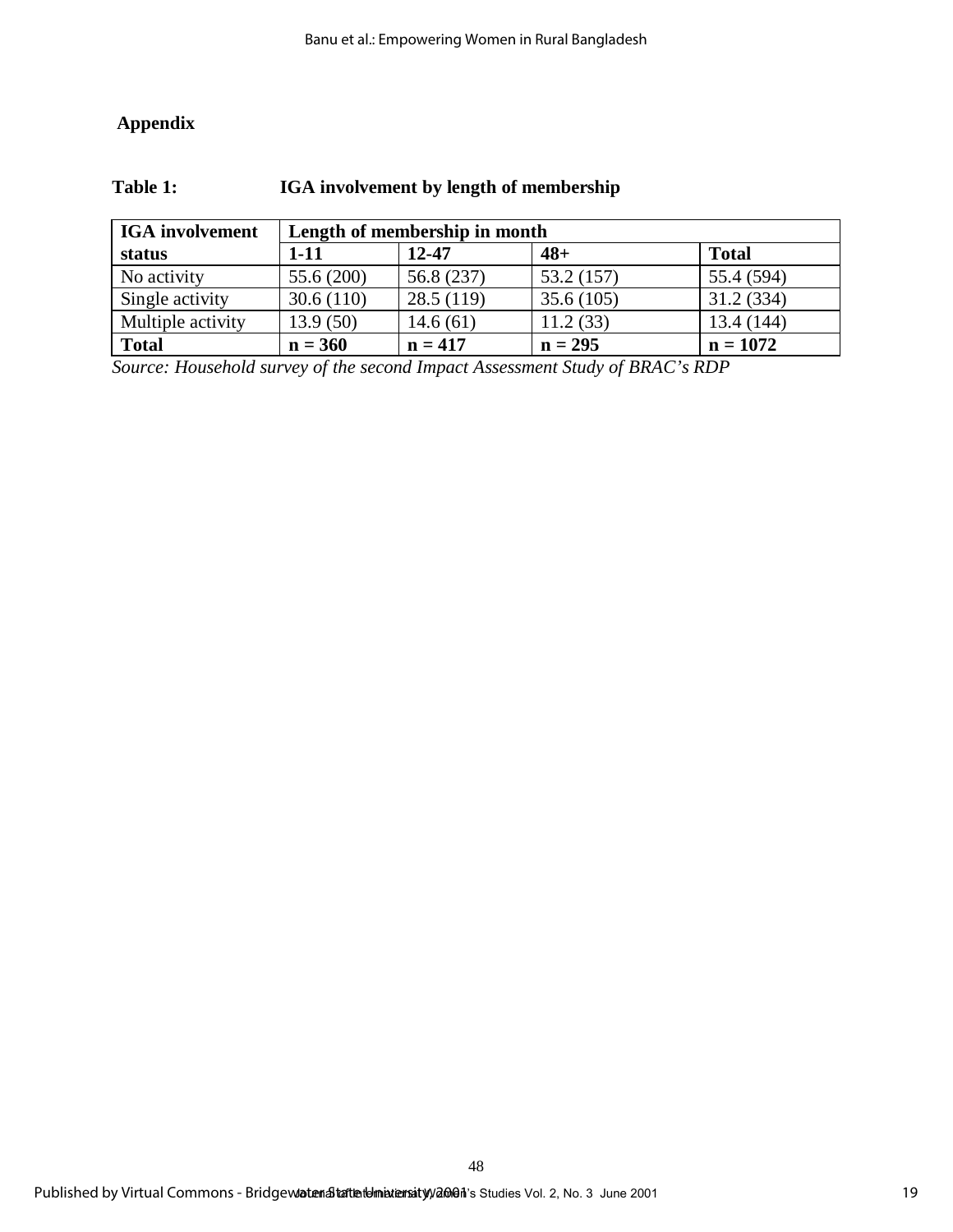| Length of      | <b>Productive assets</b> |           | <b>Non-productive assets</b> |           | Any kind of assets |           |
|----------------|--------------------------|-----------|------------------------------|-----------|--------------------|-----------|
| membership     | Own                      | Don't own | Own                          | Don't own | Own                | Don't own |
| in             |                          |           |                              |           |                    |           |
| month          |                          |           |                              |           |                    |           |
| $1-11$ (N=360) | 81.7 (294)               | 18.3(66)  | 56.4 (203)                   | 43.6(157) | 89.4 (322)         | 10.6(38)  |
| 12-47          | 82.0 (342)               | 18.0(75)  | 76.5 (319)                   | 23.5(98)  | 94.2 (393)         | 5.8(24)   |
| $(N=417)$      |                          |           |                              |           |                    |           |
| $48 + (N=295)$ | 75.6(223)                | 24.4 (72) | 67.8(200)                    | 32.2(95)  | 87.8 (259)         | 12.2(36)  |
| <b>Total</b>   | 80.1 (859)               | 19.9(213) | 67.4 (722)                   | 32.6(350) | 90.9 (974)         | 9.1(98)   |
| $(N=1072)$     |                          |           |                              |           |                    |           |
| $2^2$          | $5.28*$                  |           | $35.6***$                    |           | 9.98***            |           |

**Table 2: Members' ownership over productive and non-productive assets by length of membership**

*\*\*\* - significant at 1% level, \* - significant at 10% level*

*Source: Household survey of the second Impact Assessment Study of BRAC's RDP*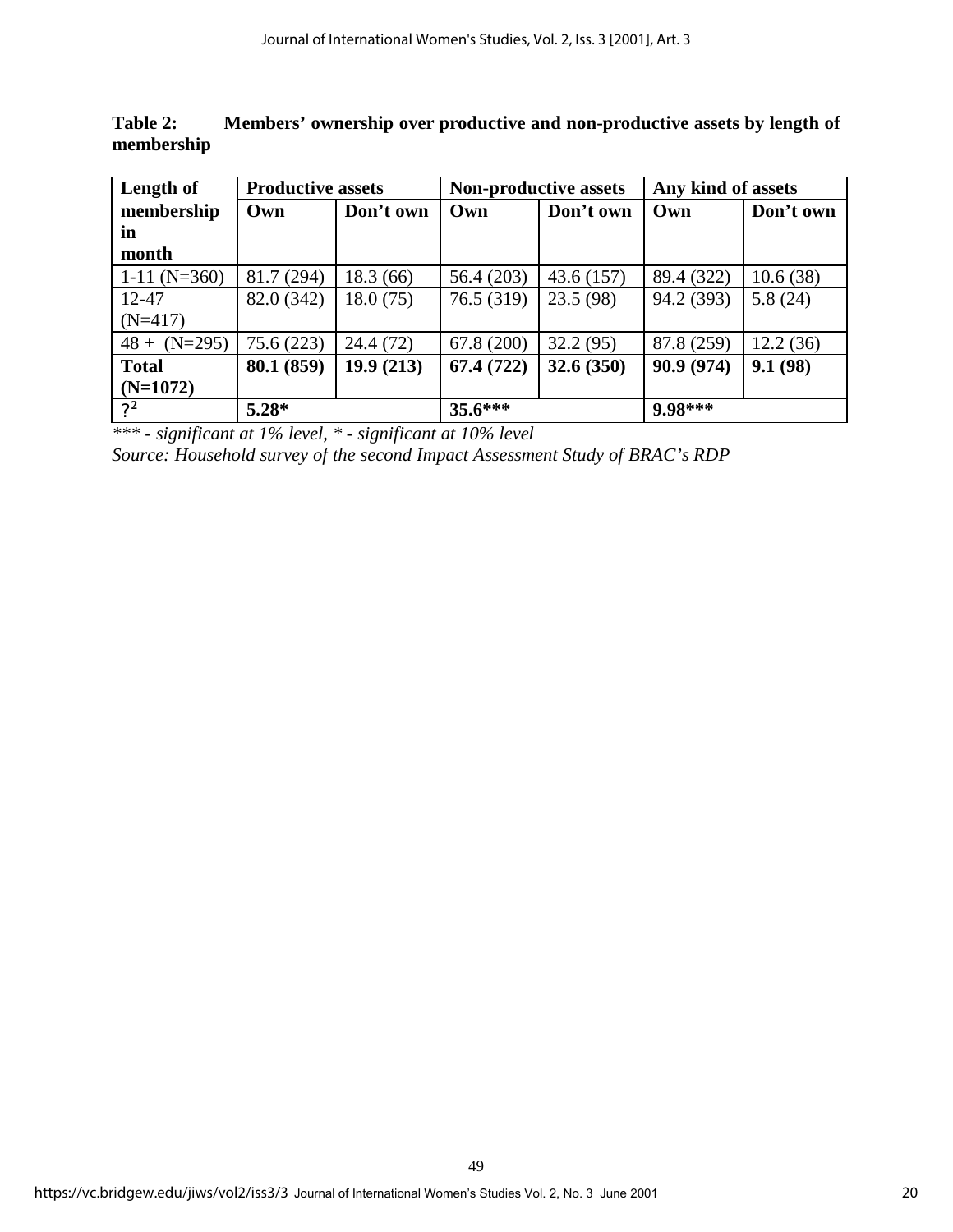|                       | <b>Type of assets</b> |               |                  |                 |              |
|-----------------------|-----------------------|---------------|------------------|-----------------|--------------|
| оf<br>Length          | Land                  | Hand-loom,    | Poultry and      | <b>Jewelery</b> | <b>Other</b> |
| membership<br>in      |                       | Rickshaw,     | <b>Livestock</b> |                 |              |
| month                 |                       | Tree,         |                  |                 |              |
|                       |                       | <b>Sewing</b> |                  |                 |              |
|                       |                       | machine etc.  |                  |                 |              |
| $1-11$ (N=360)        | 17.5(63)              | 16.1(58)      | 76.7 (276)       | 54.7 (197)      | 15.0(54)     |
| $12-47$ (N=417)       | 17.7(74)              | 18.2 (76)     | 78.2 (326)       | 71.9(300)       | 28.5(119)    |
| $48 + (N=295)$        | 19.7(58)              | 24.7(73)      | 69.5(205)        | 64.7 (191)      | 24.1(71)     |
| <b>Total (N=1072)</b> | 18.2(195)             | 19.3(207)     | 75.3 (807)       | 64.2 (688)      | 22.8 (244)   |
| $2^2$                 | 0.59 <sup>NS</sup>    | $8.27**$      | $7.56**$         | 28.44***        | $20.5***$    |

**Table 2.1: Members' ownership over some assets by length of membership**

*\*\*\* - significant at 1% level, \*\* - significant at 5% level, NS - not significant Percentage do not add up to 100 due to multiple responses*

*Source: Household survey of the second Impact Assessment Study of BRAC's RDP*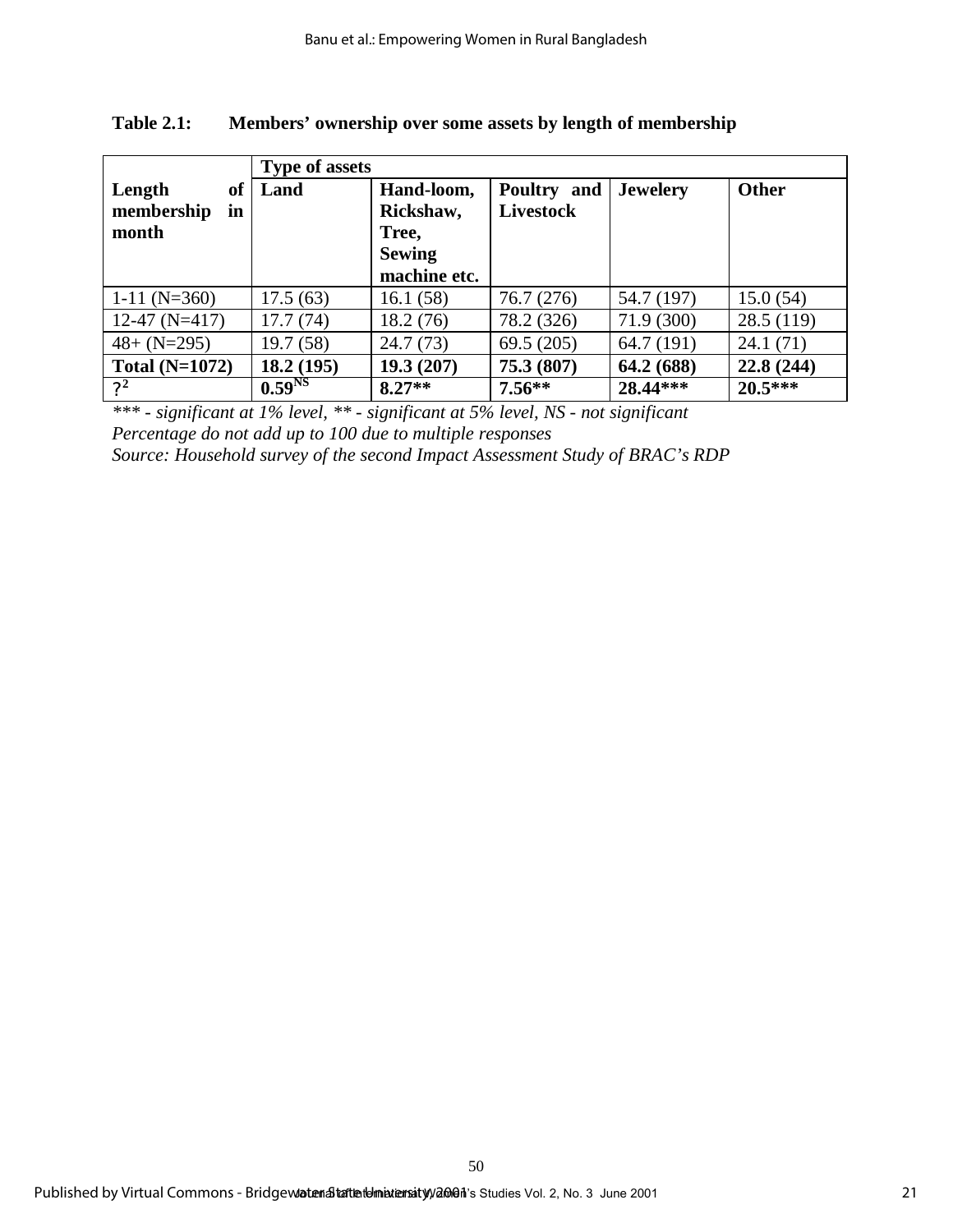| Length of    | <b>Productive assets</b> |            | <b>Non-productive assets</b> |            | Any assets     |            |
|--------------|--------------------------|------------|------------------------------|------------|----------------|------------|
| membership   | <b>Control</b>           | No control | <b>Control</b>               | No control | <b>Control</b> | No control |
| in           |                          |            |                              |            |                |            |
| month        |                          |            |                              |            |                |            |
| $1 - 11$     | 66.0(194)                | 34.0(100)  | 44.3 (90)                    | 55.7 (113) | 65.2(210)      | 34.8(112)  |
| $12 - 47$    | 70.5(241)                | 29.5(101)  | 58.0 (185)                   | 42.0(134)  | 71.0(279)      | 29.0(114)  |
| $48+$        | 73.5 (164)               | 26.5(59)   | 62.5(125)                    | 37.5(75)   | 74.5 (193)     | 25.5(66)   |
| <b>Total</b> | 69.7(599)                | 30.3(260)  | 55.4 (400)                   | 44.6 (322) | 70.0(682)      | 30.0(292)  |
| $2^2$        | 3.58 <sup>NS</sup>       |            | $15.0***$                    |            | $6.2**$        |            |

# **Table 3: Members' control over productive and non-productive assets by length of membership**

*\*\*\* - significant at 1% level, \*\* - significant at 5% level, NS - not significant Note: Table considered only those members who owned assets.*

*Source: Household survey of the second Impact Assessment Study of BRAC's RDP*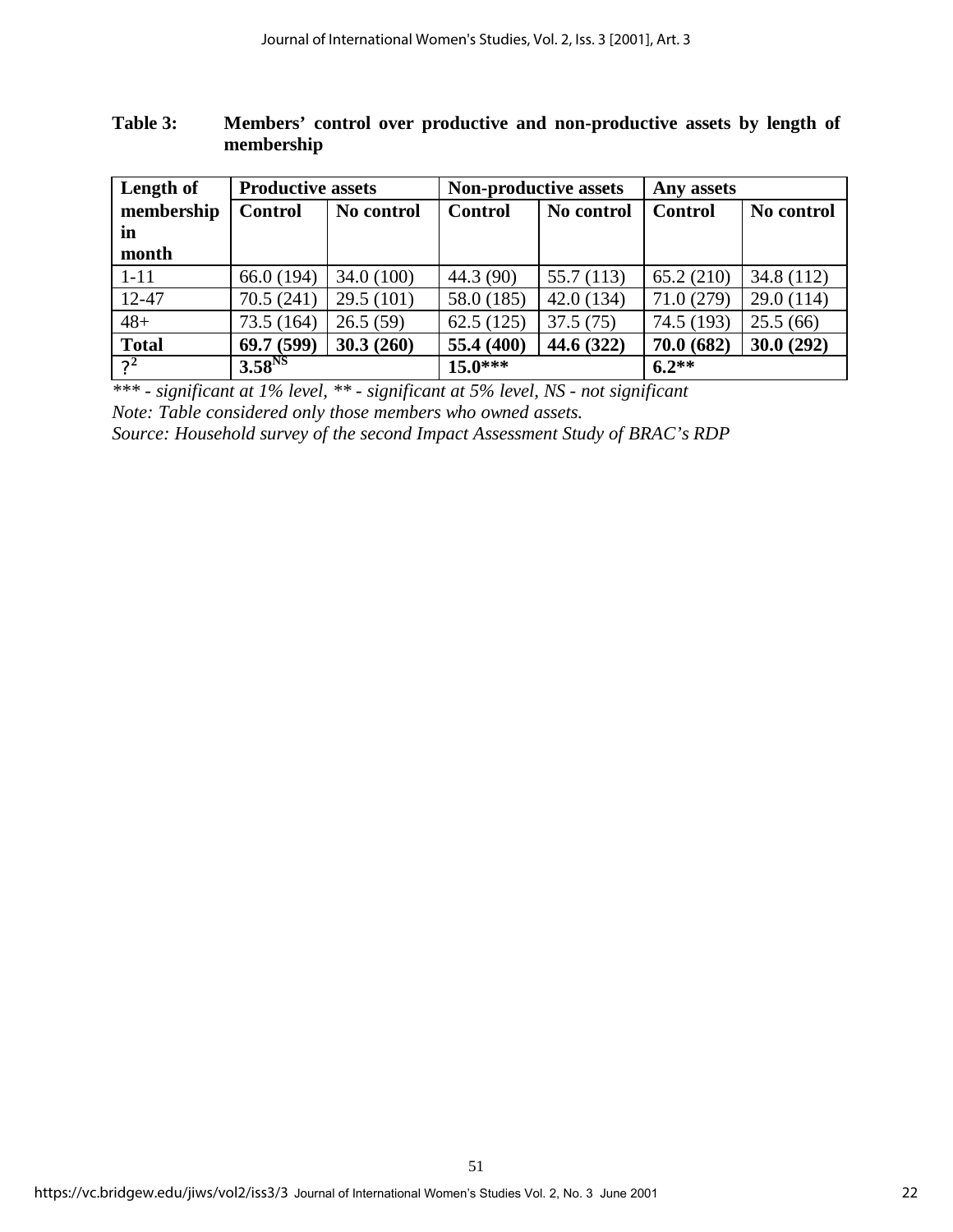| <b>Chart 1</b> |
|----------------|
|----------------|

| Indicators of qualitative information<br>continuum | Indicators of household survey continuum                 |
|----------------------------------------------------|----------------------------------------------------------|
|                                                    |                                                          |
| 1. Use of Loan                                     | 1. Value of the sample member's own house                |
| 2. Loan repayment sources                          | 2. Average loan size                                     |
| 3. Use of savings                                  | Savings situation of the sample members<br>3.            |
| 4. Accumulating<br>from<br>assets<br>own           | 4. Ownership of assets                                   |
| income                                             |                                                          |
| 5. Ownership and control over assets               | 5. Control over assets                                   |
| 6. Involvement in IGAs                             | 6. Amount of IGA generated income                        |
| 7. Use of IGA generated income                     | 7. Use of IGA generated income                           |
| 8. Own well being                                  | 8. Contribution to household's<br>non-food<br>yearly     |
|                                                    | expenditures                                             |
| 9.<br>Mobility                                     | Contribution<br>household's<br>daily<br>food<br>9.<br>to |
|                                                    | expenditures                                             |

The following is an example of how an indicator has been used in the qualitative information continuum on women's empowerment.

Illustrating indicator: Loan repayment sources

A 'very good' score of five was given if women repaid their BRAC loans from income derived from their own IGAs. A 'good' score of four was given if women repaid their loans with income derived from their husbands or other male kin's IGAs. A 'satisfactory' score of three was given where women repaid their loans by selling their own or husbands' labour or from their savings. If they repaid their loans by borrowing money without interest from relatives, they were given a 'bad' score of two. Finally, if they repaid their loans by borrowing money with interest from traditional moneylenders, or by selling assets, they received a 'very bad' score of one.

The qualitative information continuum relied on verbal statements provided by the key informants on the relevant issues, which were then reclassified and given weights between one and five. For the household survey continuum, these weights were given to sample members' responses received on pre-determined issues in the survey. This is why, even though there are indicators that are common to both continua, the scores may vary. It may also be noted that the scores for the two continua have been presented as percentage figures. Since the three cells of analysis do not have the same number of VOs, the combined scores the VOs received were converted into percentages, so that their results could be more easily compared.